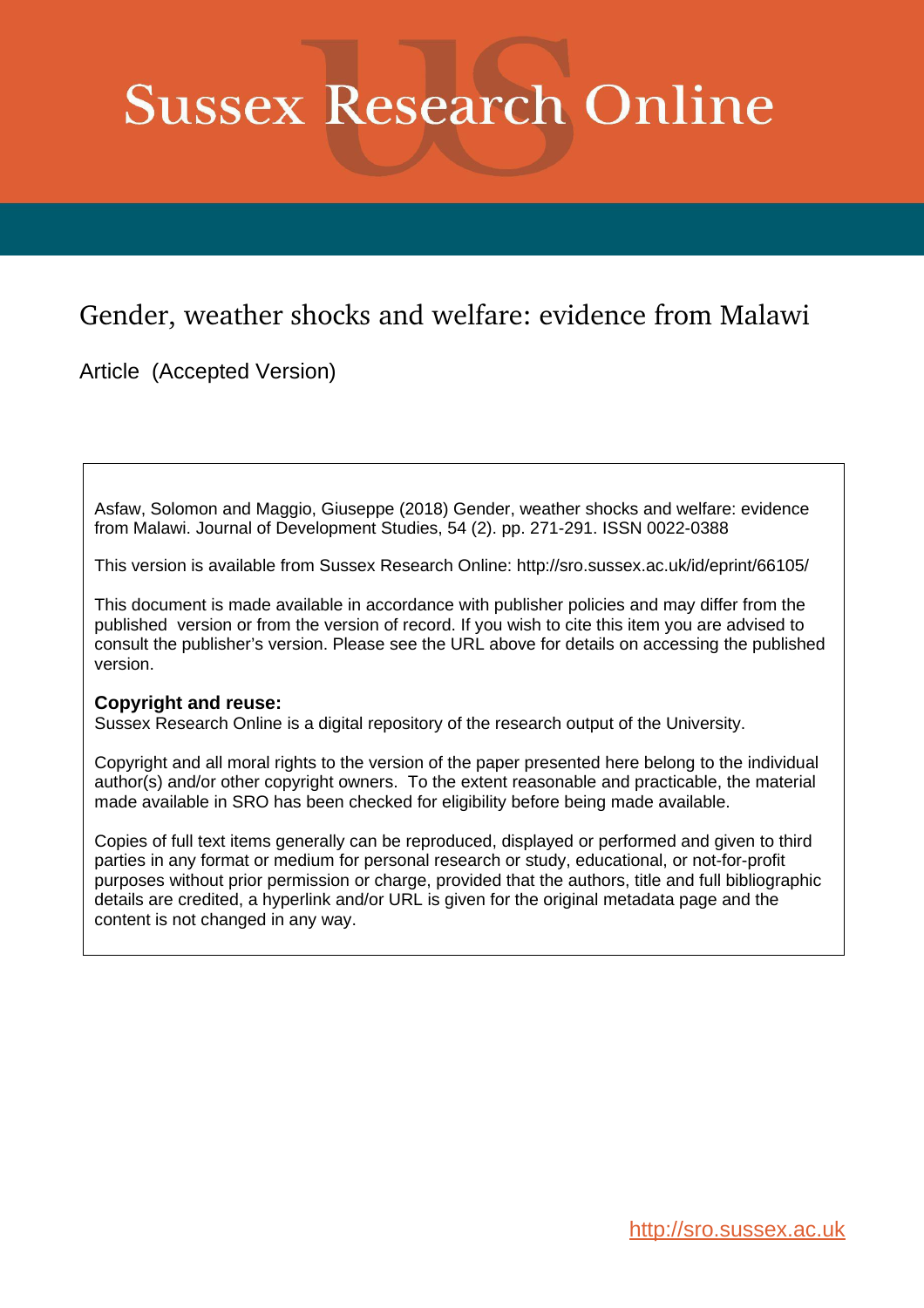# Gender, Weather Shocks and Welfare: Evidence from Malawi

#### **Abstract**

*This paper explores the gender-differentiated effects of weather shocks on households' welfare in Malawi using panel data aligned with climatic records. Results show that temperature shocks severely affect household welfare, reducing consumption, food consumption and daily caloric intake. The negative welfare effects are more severe for households where land is solely managed by women, a finding that sheds light on the gender-unequal impact of temperature shocks. Our evidence also suggests that women's vulnerability to temperature shocks is linked to women's land tenure security, as temperature shocks impact significantly women's welfare only in patrilineal districts, where statistics show that investment in agricultural technologies is lower.* 

**JEL Classification:** *E2, J16, O44, O47, Q54*

**Key words:** *Climate change, welfare, rainfall shocks, impact, gender, Malawi.*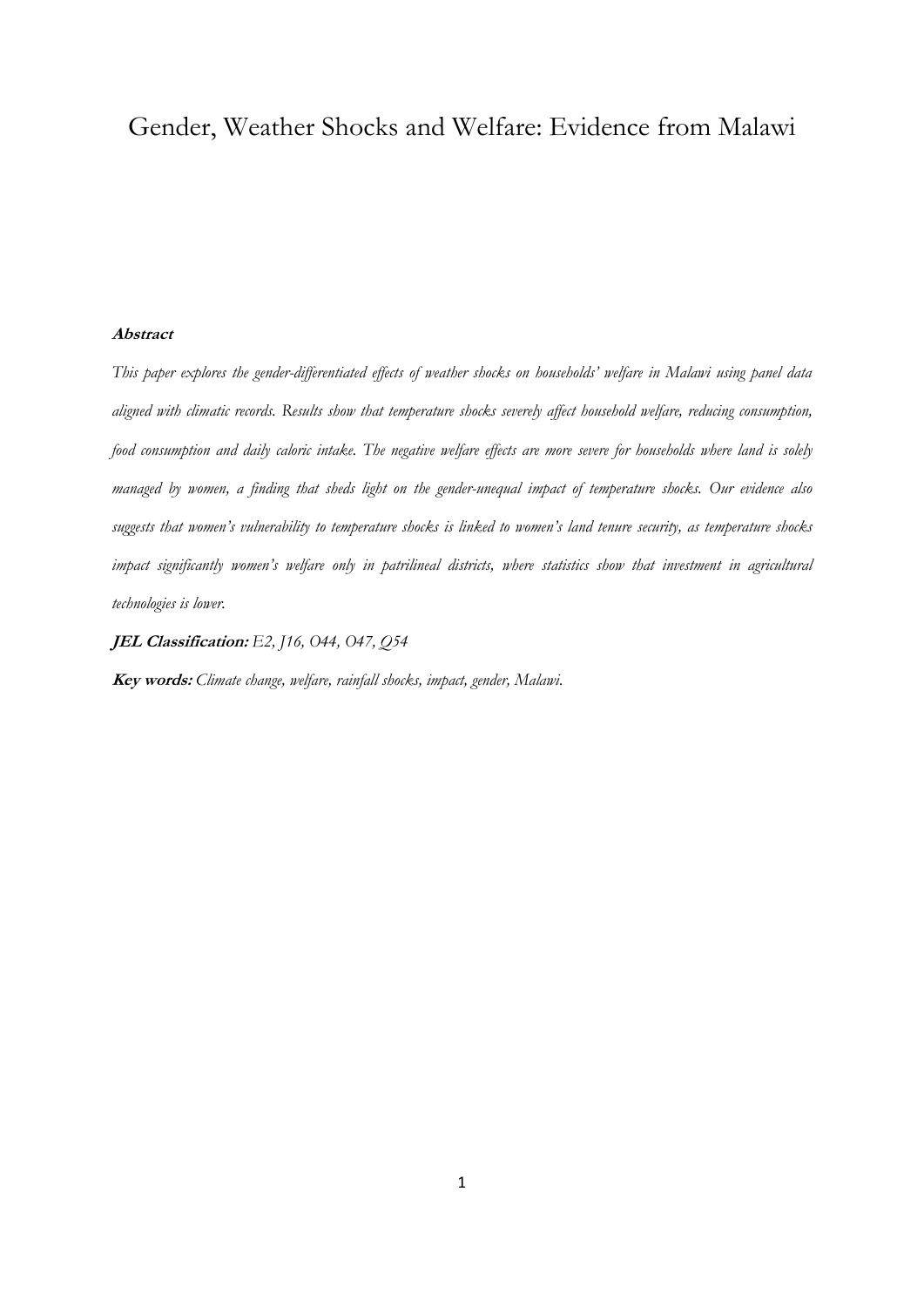#### **1. Introduction**

This paper explores the interconnections between weather vulnerability, gender and cultural empowerment in Malawi. The World Bank (2010) ranks Malawi as the twelfth most exposed country to the effects of climate change and this vulnerability is likely explained by two elements. First, the country's historical climate distribution is characterised by frequent environmental shocks such as droughts and floods (Chinsinga, 2012). Second, structural economic conditions exacerbate its vulnerability: for example, Malawi's agricultural sector contributes nearly 37 per cent of the country's GDP with subsistence smallholders producing 75 per cent of Malawi's total agricultural output, using a production system that is predominantly rain-fed with limited irrigation. These features widely explain why Malawian household's welfare might be highly elastic to extreme events in weather (Chirwa and Quinion, 2005).

In addition, Malawi is characterized by a complex system of gendered land institutions that have developed across its history, providing a unique context for the study of gender in agriculture. As emphasized in the ground breaking book by Agarwal (1994), a prominent determinant of women's disadvantaged economic condition across developing countries is the gender-gap in command over productive resources such as land. In Malawi, women's empowerment in agriculture varies according to the customary principles that regulate land holding in their community of residence (Peters, 2010; Mueller, Quisumbing, Lee, & Droppelmann*,* 2014). The Malawian system of land tenure is geographically heterogeneous and is defined by two systems of norms: the matrilineal and the patrilineal system of property inheritance. In Matrilineal-uxorilocal societies, women usually inherit land therefore men move to their wives' villages to cultivate land, as men do not have access to land belonging to their own matrilineage. Within these communities, women have a recognized influence on land decisions, agriculture and community management.

According to Berge, Kambewa, Munthali, and Wiig (2014), nearly 80 per cent of the population follows a matrilineal land inheritance system in Malawi, including Chewa and Lomwe people, two of the largest ethnic groups in the country. Principles regulating the Patrilineal-virilocal communities are diametrically opposed to their matrilineal counterparts (Peter, 2010). Both in patrilineal and matrilineal communities, following the death of the official owner, the wife/husband loses the right to retain the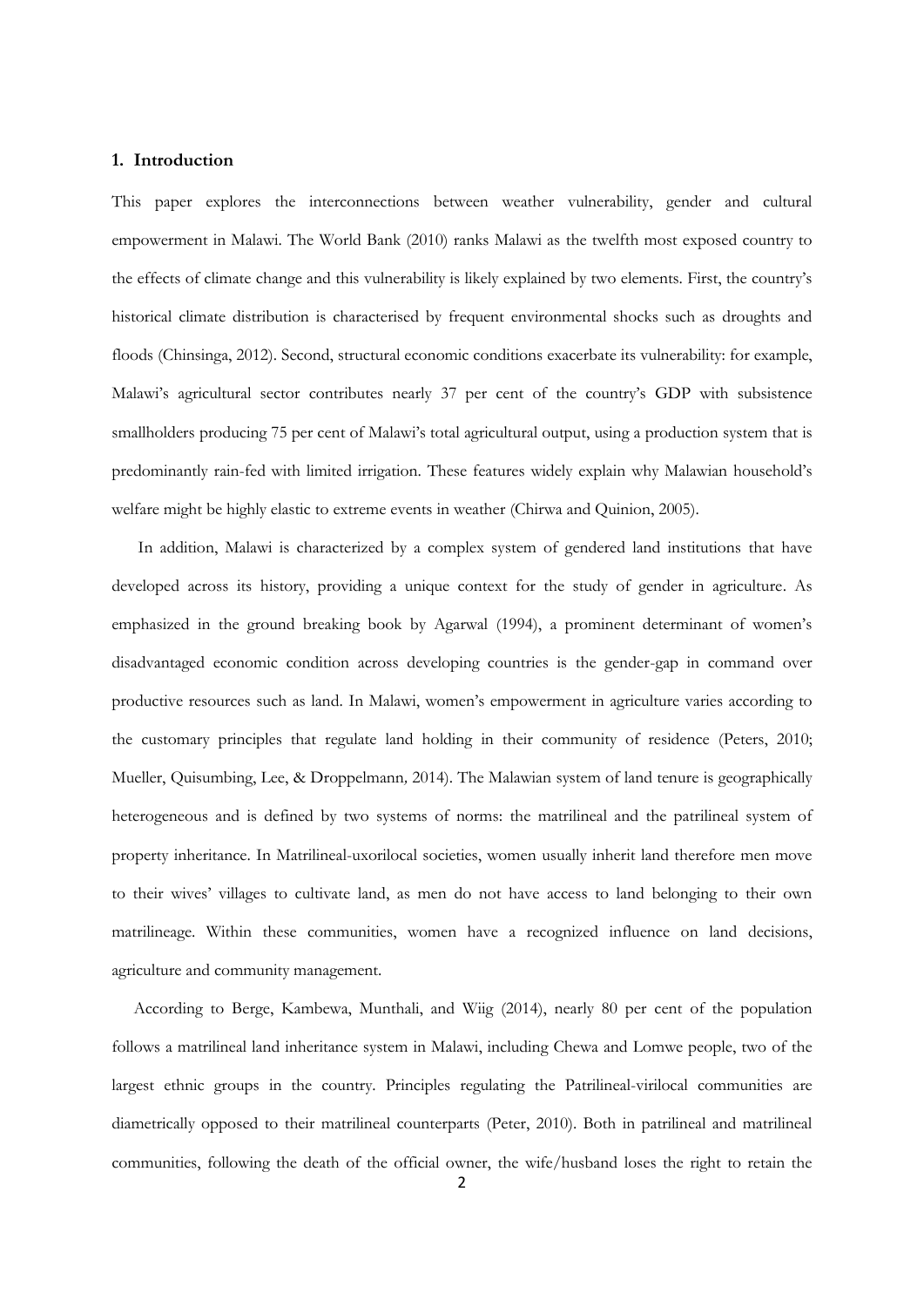property rights and the risk of expropriation by the deceased's relatives is high. Recent studies underscore how insecurity in land tenure often correlates with low investment in agricultural technologies, as farmers tend to prefer a low return from agricultural production to the risk of immediate loss of the investment through expropriation (Lovo, 2016). Other works on Malawi discuss the presence of a productivity gap between women and men, due to differences in endowments, lower cultivation of high value crops and a lower ratio of adult male labourers, and to other structural factors, such as higher child dependency-ratio and lower effects from the usage of inorganic fertilizer (Kilic, Palacios-Lopez, & Goldstein, 2015).

In this paper, we use the gender of the land-manager within the household to investigate the impact of weather shocks on a household's welfare. Anecdotal evidence suggests that extreme events in weather might disproportionally affect the poorest part of the population, and the social groups that have less access to resources to cope with these shocks (Dankelman, 2008; Denton 2002; Nelson & Stathers, 2009). There is also a small growing literature investigating how gender differences could be correlated with a differentiated impact of weather shocks in the context of smallholder agriculture (Akampumunza and Matsuda, 2016; Akter, Krupnik, Rossi, & Khanam, 2016). 1

This article adds evidence to the discussion on gender and weather shocks by employing georeferenced panel household-level data combined with climate data. The growing availability of high quality georeferenced data on weather allows for the measurement and inclusion of a significant and exogenous component of risk in the empirical model. Although weather represents only one of the several exogenous factors affecting income and consumption of rural households, it is among the few that are spatially covariant. This covariance has a crucial role for income variability, which is likely to influence welfare, especially for farm households relying on a rainfed production system. We estimate the causal impact of weather shocks on welfare using a fixed effects (FE) strategy to address the individual response to shocks while accounting for unobserved heterogeneity. First we assess the mean impact of weather shocks on the national representative household sample, including agricultural and nonagricultural households. Then our work investigates the existence of a gender-differentiated impact of weather shocks, where the gender of the household is defined by the decision maker of the household's plots. <sup>2</sup> We further test the hypothesis that local cultural norms that determine women's property and inheritance rights may narrow/enlarge differences in welfare between women and men in some areas. On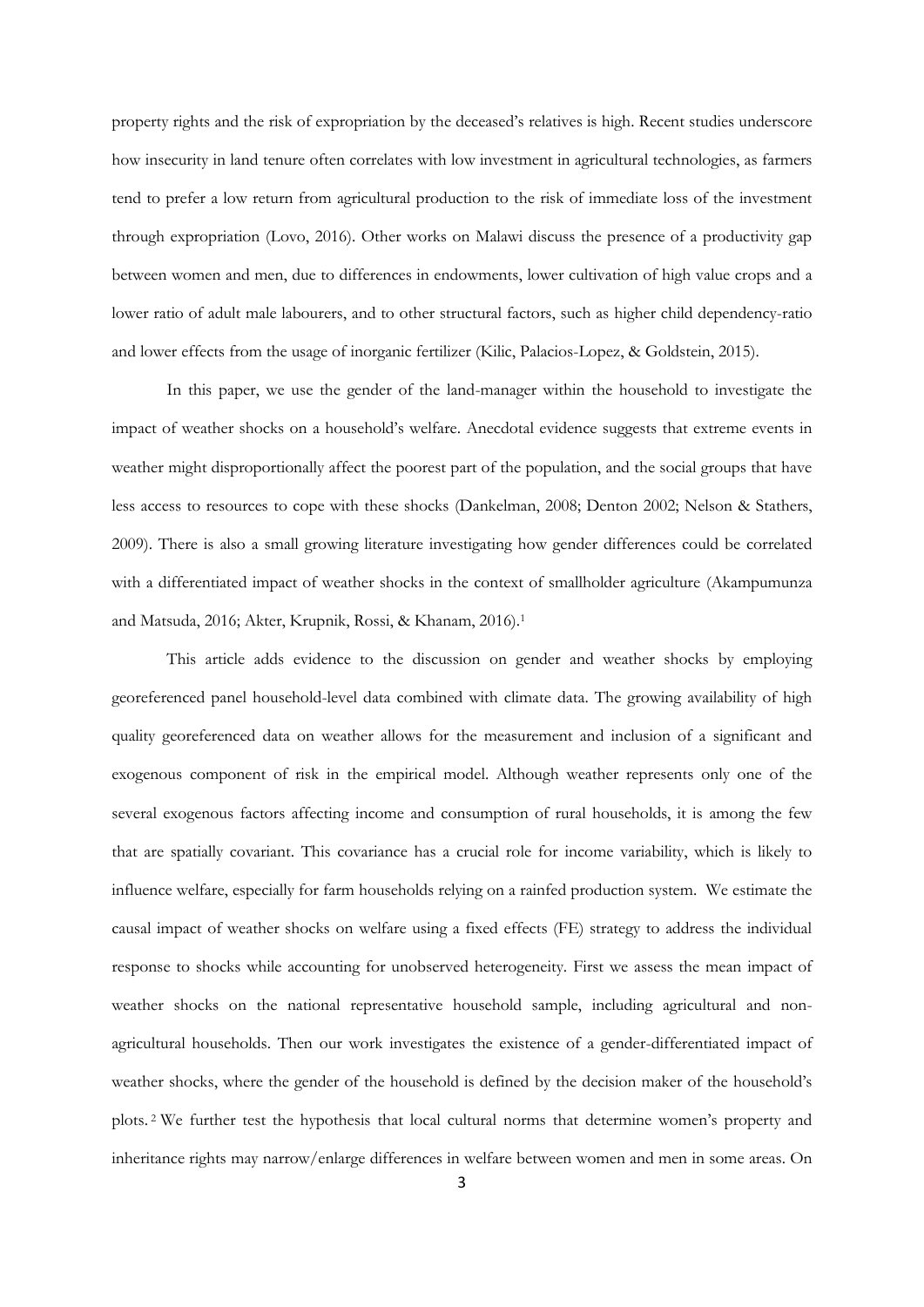this purpose, the effects of weather shocks are tested by disaggregating between households where land is managed by women/men/jointly managed in matrilineal districts and in patrilineal ones. This exercise shows how customary rules enforced in the geographical location could propagate the impact of weather shocks on the welfare of given groups (such as female-dominated or female-managed groups). We suggest that when women's land tenure is embedded within customary norms, women may be incentivised to invest more in climate-resilient technologies and this could decrease their vulnerability to extreme events in weather.

There are three key findings in our work. First, occurrence of high temperature shocks during the agricultural season disrupts household's consumption, food consumption, and caloric intake. Second, temperature shocks lead to severe decreases in the above welfare measures, but also in non-food consumption, when plots in the household are solely managed by women. In contrast, when men are the exclusive managers of the plots, or when the plots are jointly managed, our findings suggest that households' consumption is more resilient to extreme events. We derive that the gendered nature of the household influences household's vulnerability. As a third contribution, we show that the vulnerability to shocks of gendered households disappears when they live in districts nested in matrilineal social norms, whereas gender differences remain consistent in patrilineal districts, even if this last result needs to be interpreted with caution due to the small sample size. This finding suggests that the insecurity of land tenure associated to social norms governing women's property rights might affect the vulnerability of households where women are primary land managers as well as their incentive to invest in climate resilient technologies.

The remainder of the paper proceeds as follows. Section 2 outlines Malawi's background on climate change, livelihood and gender. Section 3 reviews extant literature to develop hypotheses within our conceptual framework. Section 4 reports data construction and variables used; section 5 presents the empirical strategy. Econometric results are discussed in sections 6 and Section 7 concludes.

#### **2. Climate variability, welfare and gender in Malawi**

In Malawi agriculture represents a key component of the economy as it employs 85 per cent of the labour force, accounts for about 39 per cent of Gross Domestic Product (GDP), and provides 83 per cent of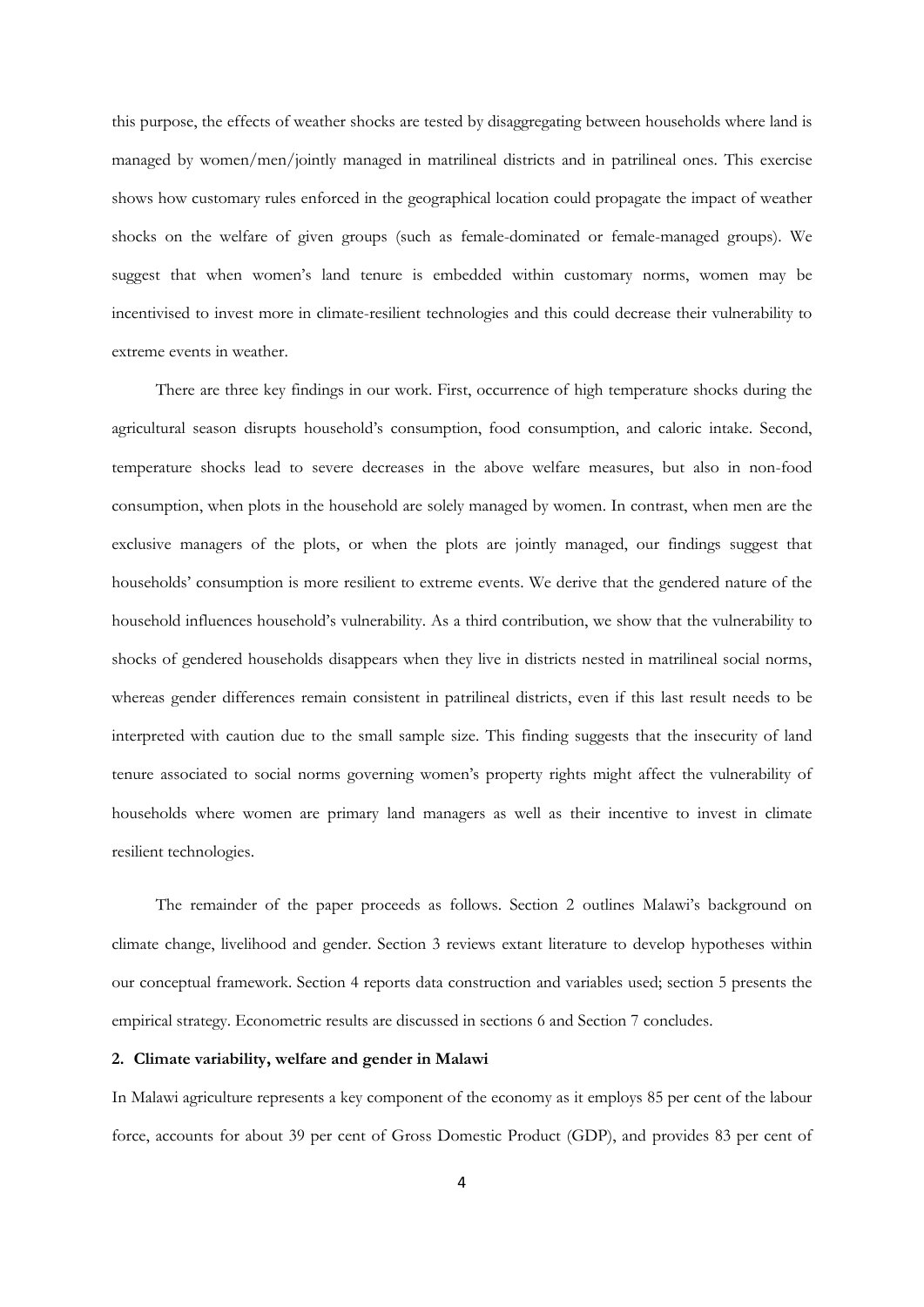foreign exchange earnings (Chirwa and Quinion, 2005; Chinsinga 2012). The agricultural sector is composed of estates and smallholder farmers and these two groups diverge substantially in terms of characteristics and performance. Smallholders are 90 per cent of total farmers and they own 78 per cent of total cultivated land, characteristics that make Malawi's economy extremely dependent on the performance of the smallholder subsector (Chirwa and Quinion, 2005; Tchale, 2009). Average farm size is about 1.12 hectares (ha), but more than 72 per cent of smallholder farms are less than one ha. This makes Malawi the third most densely populated country in terms of land owned in Sub-Saharan Africa (at 2.3 rural people per ha of agricultural land) after Rwanda (3.8 people per ha) and Burundi (2.7 people per ha) (Benin, Thurlow, Diao, McCool, & Simtowe, 2008). There is a single growing season lasting between November and May, and a dry season that spans between June and October. During the dry season, few farmers are able to make use of residual moisture in valley floors (*dambos*) to continue cultivation during the dry season.

The constitution of Malawi enshrines principles of equality both in terms of gender equality (section 13) and in promoting women's empowerment (section 24), prohibiting any type of discrimination based on gender. Despite this legal framework, national governments failed to deliver concrete policies allowing the achievement of gender equal development until 2011,<sup>3</sup> when the National Gender Policy was implemented to address the legislative gap in gender-based violence, environmental degradation and gendered dimensions of poverty. Although the policy allows for the identification of areas of intervention for eradicating gender biases, such as occupational segregation, promotion of tertiary education among women and the facilitation of women's access to resources, the policy does not provide tools for the effective implementation of gender mainstreaming (FAO, 2011). The lack of policy implementation targeting gender has determined the persistence of gender inequalities in certain zones of the country.

Despite the absence of subnational statistics at gender level, some authors and institutions have started to investigate the gender gap in Malawi. Ngwira (2010) highlights how female headed households, representing 30 per cent of all households, have a lower income and less access to policy programs to move out of poverty. African Gender and Development Index for Malawi shows that in smallholder agriculture, women earn only 71% of money that men earn, despite the fact that labour force participation is nearly equal (Government of Malawi, 2010). Women represent 70% of the labour force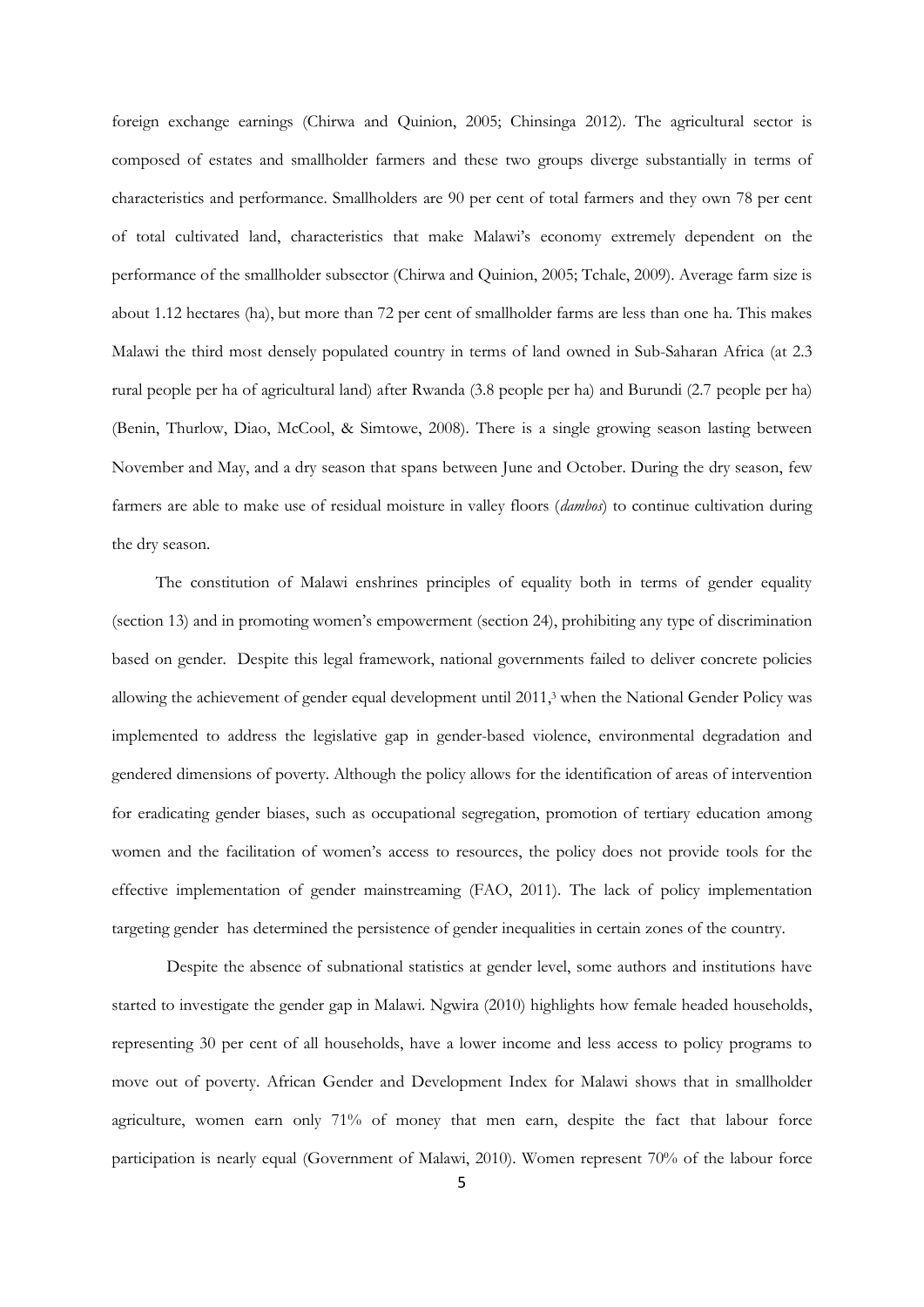employed for the production of cash crops (ONAR, 2005). The literacy rate is lower for women (44%) than for men (72%). Average land size owned by women (0.8 ha) is lower than national average and the productivity of women farmers is lower, due to their restricted access to adult male labour and other productive inputs (Ngwira, 2010).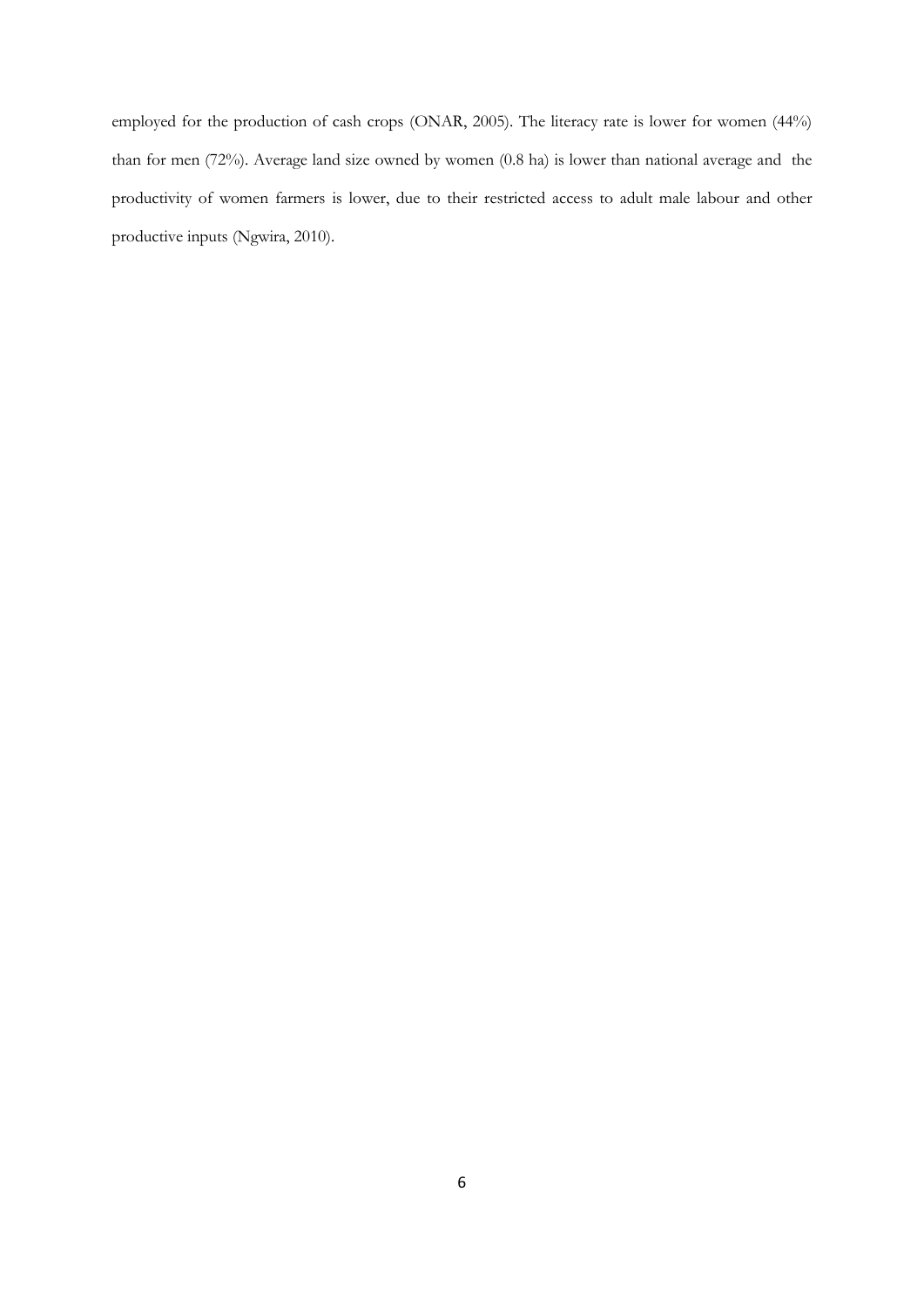#### **3. Conceptual and theoretical framework**

It is widely recognized that high climate variability may be harmful for individual welfare, especially when individuals are unable to ensure against covariate shocks are unlikely to adapt and pursue a diversified adaptation strategy. An extensive amount of work explores the linkage between climate and the welfare of individuals employed in the agricultural sector of a developing country (e.g. Dell, Jones, & Olken*,* 2014; Dercon, 2004; Dercon, Hoddinott, & Woldehanna, 2005; Fafchamps, Udry, & Czukas, 1998; Kazianga and Udry, 2006; Skoufias and Vinha, 2013). Households, generally, have a higher capacity to cope with idiosyncratic shocks than with covariate shocks, such as climatic ones. Weather has the potential to disrupt entire communities neutralising the effectiveness of social protection instruments devolved to the poorest part of the population (formal and informal), such as loans and other forms of credit aiding households' consumption smoothing (Harrower and Hoddinott, 2005). Experiencing a drought or flood during the agricultural season has been shown to correlate with large decreases in both food and nonfood consumption, but the impact varies depending on the climatic zone of the household and whether the event occurred before, during, or after the growing season (Skoufias and Vinha, 2013). In Ethiopia, for example, droughts have a long lasting effect and studies highlight how households are subjected to losses for several years after the drought (Dercon *et al.,* 2005). Evidence suggests that the occurrence of an extreme event may also modify both the distribution of resources within the household and its optimal consumption path (Skoufias and Vinha, 2013). Part of these studies find that countries more reliant on the agricultural sector are more exposed to negative economic impact when experiencing weather shocks (Dell, Jones, & Olken 2012). Extreme weather events significantly decrease crop yield, reducing total agricultural production. This consequently reduces consumption in other welfare measures (Fischer, Shah M, van Velthuizen, 2002; Auffhammer and Schlenker, 2014). Occurrence of shocks on production are also likely to indirectly harm the consumption of non-agricultural households through their impact on prices (Fischer *et al.*, 2002).

**Hypothesis 1:** weather shocks occurring during the agricultural season decrease household welfare.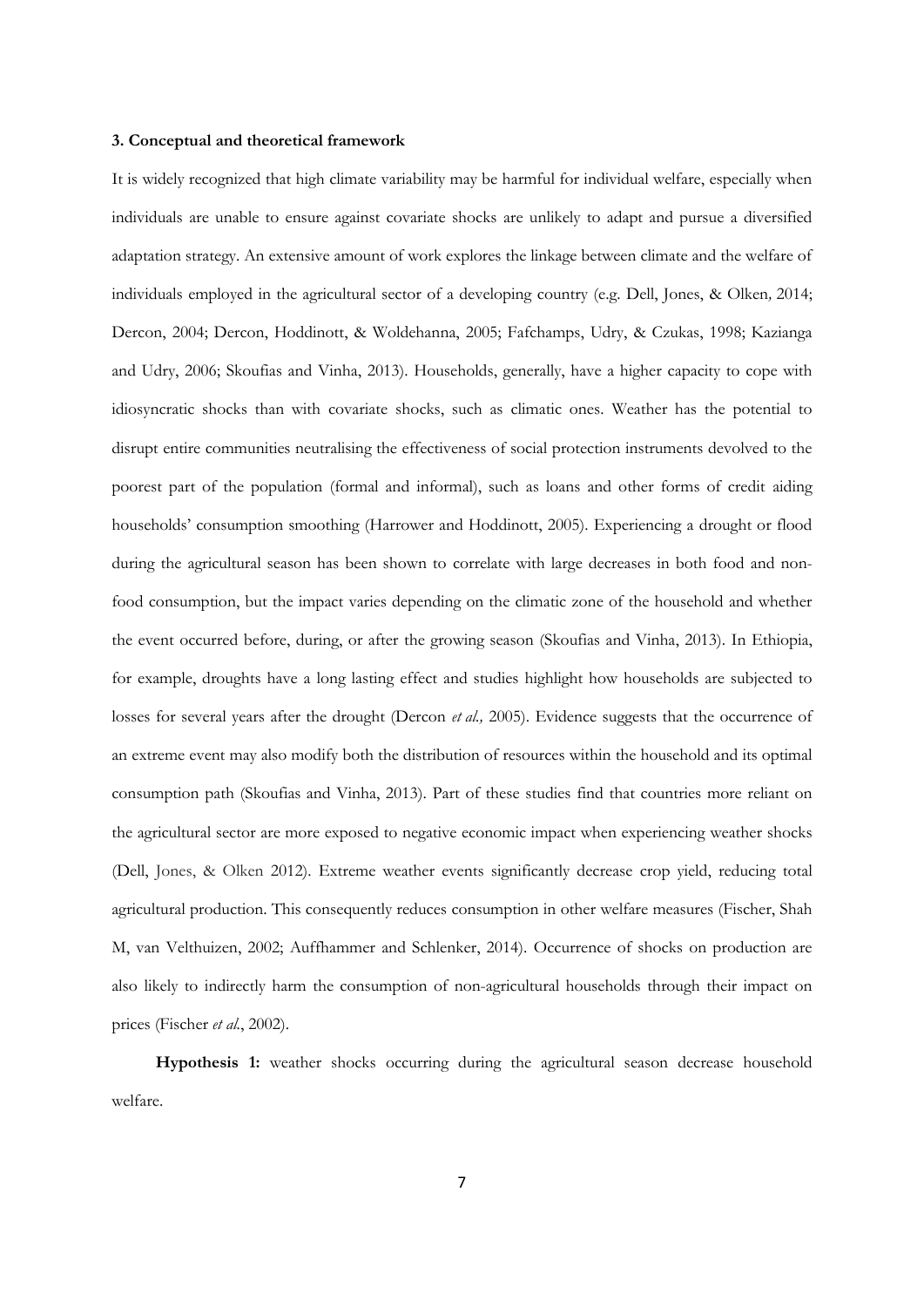Differences across social groups, especially across gender, persist since each group presents differences in labour supply, in access to available resources and to technologies and other forms of sustainable agricultural practices (Dankelman, 2008; Denton, 2002; Futoshi, Yohannes, & Quisumbing, 2009). Women make essential contributions to agricultural and rural economies, nonetheless they constitute one of the poorest and most disadvantaged groups in the society (Blackden and Wodon, 2006; CGAP, 2004; Doss & SOFA 2011; World Bank FAO & IFAD, 2009). In many countries men and women have differential access to physical, social, and financial resources (such as land, networks, and credit), and access to instruments which mitigate the impact of climate change (Nelson, 2011). Some studies find that female-dominated groups/households are associated with more climate sensitive resources and technologies, which is also influenced by the gendered nature of resource entitlements, such as access to land or to the credit market (Dankelman, 2008; Huynh and Resurreccion 2014; Nelson and Stathers, 2009, Nelson 2011). However, this evidence is not generalizable as the social norms in which gender is embedded may determine an advantaged or disadvantaged condition. <sup>4</sup> Lamboru and Piana (2006) discuss how specific mechanisms contribute to the gender gap, as the differentiated access to the agricultural information, which includes information on risk-coping techniques. Absence of access to agricultural information could prevent women from adopting effective techniques to respond to agricultural risk. Unfortunately, there is a lack of empirical literature addressing whether the effect of covariate shocks is heterogeneous across the gendered nature of the household (Cohen and Young, 2007; Goh, 2012; Sabarwal, Sinha, Buvinic*.*, 2010). This in part is due to the absence of detailed gender data, as well as to the complexity behind the construction of a long-term panel of climatic observations (Arora-Jonsson, 2011). We find a remarkable exception in Quisumbing, Kumar & Behrman (2012), who use a self-reported assessment on weather events and tests the claim of gender differences in response to shocks in Uganda and Bangladesh. Whilst in Bangladesh the effects of weather shocks on men's and women's assets depend on their involvement in agriculture, in Uganda weather shocks do not demonstrate a gendered effect on assets. Lamboru and Piana (2006) identify gender biases in access to services delivered by formal institutions. They argue that institutions are male-centric, as they assume that farmers are exclusively men and therefore promote and create agricultural extension services and technologies rarely accessible to women farmers.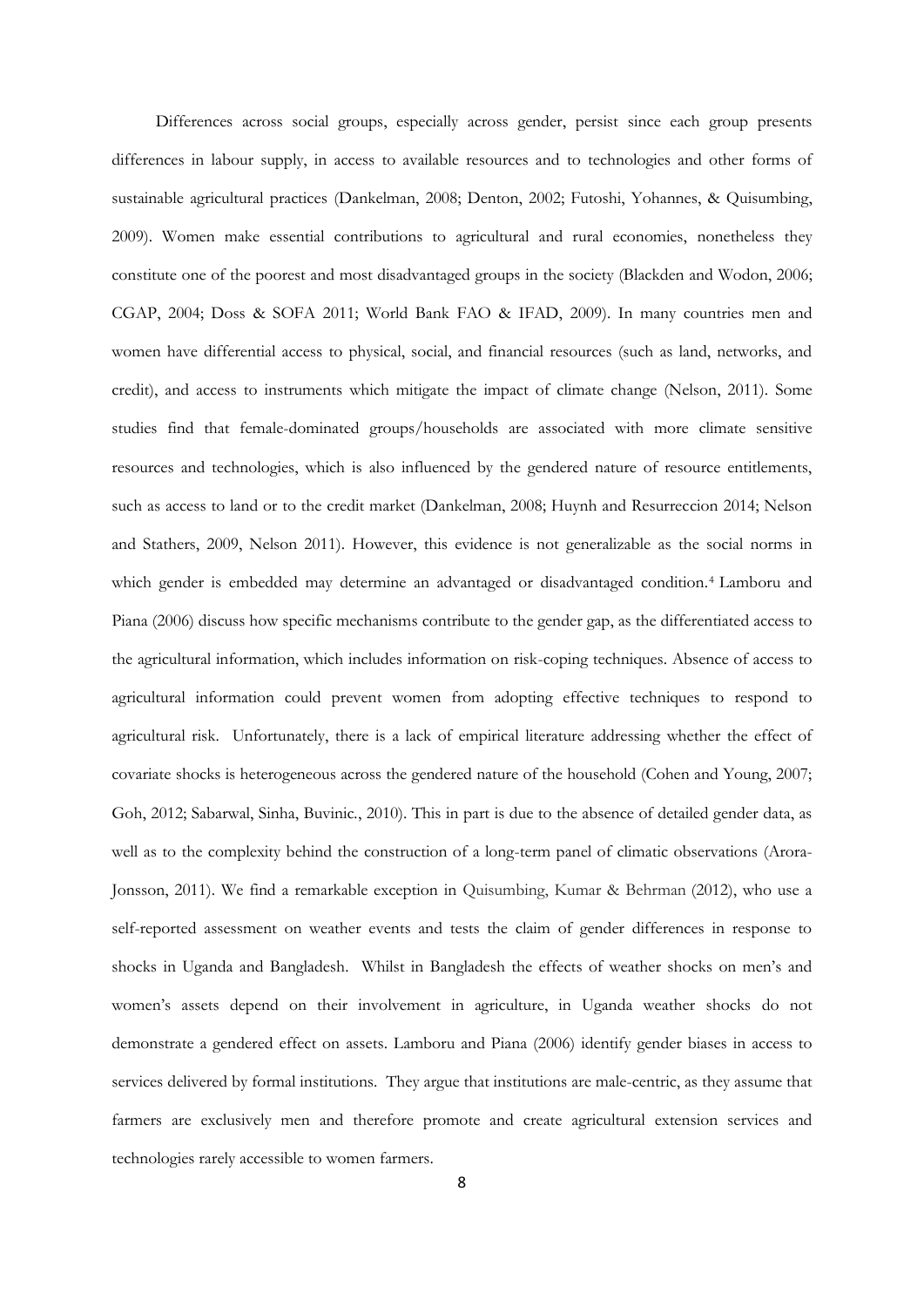**Hypothesis 2:** Weather shocks have a gender differentiated impact on household welfare.

However, social and cultural norms occasionally interact with weather events, resulting in unexpected gendered spillovers. For example, Turner (1999) describes how droughts in Niger strengthened women's control over livestock, as they were able to invoke a norm that entitled men as responsible for the provision of food to the household. As a result, men were obliged to sell their livestock in the market before women and, through this mechanism, women acquired a predominant position in the livestock market. In northern Mali, Brockhaus and Djoudi (2008) examine how women diversified their labour activities to cope with vulnerability to climate change (e.g. by starting charcoal production).

In Malawi, land entitlement is customary and lineage-based and more than 80 per cent of the population practice a matrilineal-matrilocal land-tenure system (Berge *et al*., 2014). Matrilineal communities reside in the centre and southern areas of the country, while patrilineal ones are mostly located in the northern region. Death of the land owner, and consequently land inheritance, represents the main reason behind the transfer of land ownership, as a land market is absent and a rental market is newly emerging (Lovo, 2016). This allows for the consideration of land ownership as exogenous to agricultural decision, as land is not marketed and land owners are mainly determined by land inheritance (Berge *et al.* 2014). In matrilineal communities women's authority is effectively enforced. Peters (2010) describes how matrilineal culture shapes the bond between siblings (brother and sister), which can be stronger than a marriage's bond. Even if village chiefs are usually men, in matrilineal societies brothers consult sisters during important community's decisions, such as the treatment of illness and disputes (Peters, 2010). Outside these cultural domains, Malawi remains a state profoundly based on male authority. Agricultural services, institutions, and religious groups are all dominated by males, evidencing the persistence of gender inequalities (Peters 2010, Bhaumik, Dimova, & Gang 2016). In addition, recent evidence in the literature points out that farmers experiencing insecurity in land tenure are less willing to invest in agricultural technologies, soil conservation practices and climate-resilient technologies (Lovo, 2016).

**Hypothesis 3**: Welfare in female-managed households is differently impacted by weather shocks in patrilineal districts than in matrilineal ones.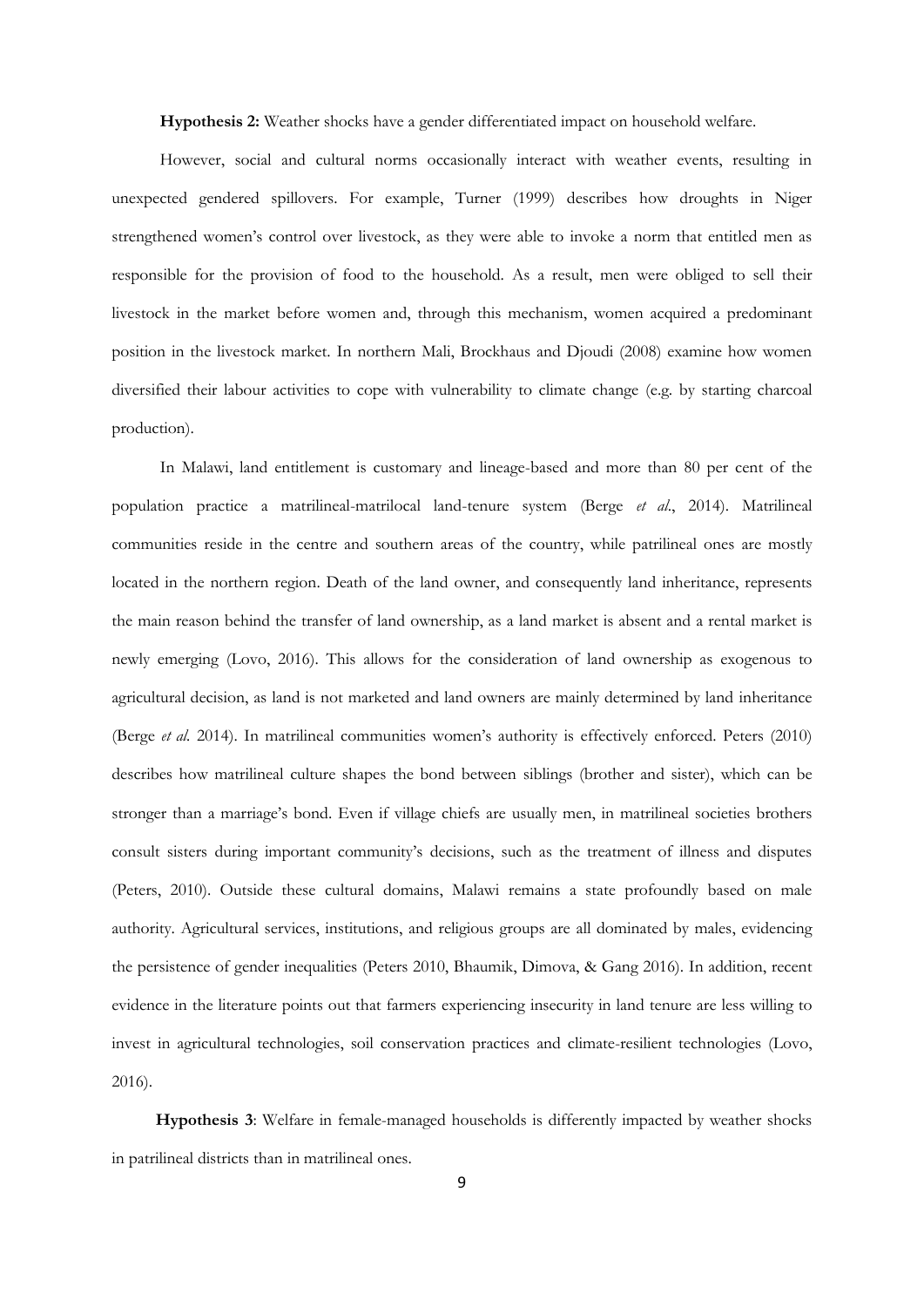To the best of our knowledge, our work is the first contribution on the gender-differentiated impact of weather shocks employing a national representative survey aligned with historical weather records measured at enumerator area-level.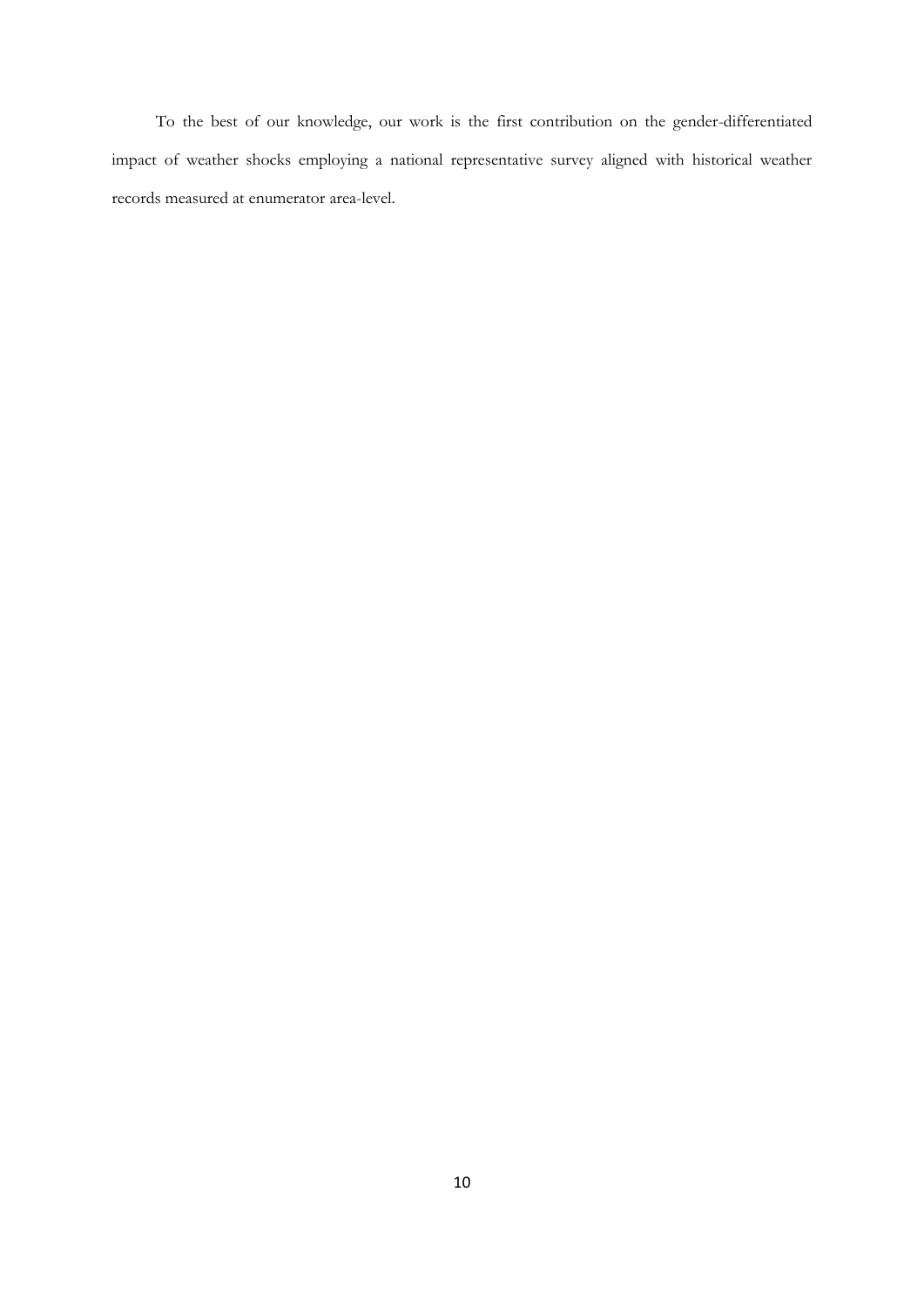#### **4. Data, variables construction and summary statistics**

#### **4.1 Data**

We use three main data sources: 1) socio-economic panel household and community data from the Malawi Integrated Household Panel Survey (IHPS); 2) plot management and ownership data; 3) historical data on rainfall and temperature from the National Oceanic and Atmospheric Administration (NOAA) and the European Centre for Medium Range Weather Forecasts (ECMWF).

The primary source of socioeconomic indicators is the household level data from the Integrated Household Panel Survey (IHPS), which is part of a series of the Integrated Household Survey (IHS) realized by the Government of Malawi and supported by the World Bank Living Standards Measurement Study. According to the survey guidelines, enumerators have administered to every household a multitopic questionnaire, asking information on household characteristics, health, wage, consumption, food security, agricultural assets and production. The final panel sample (IHPS) originally comprised 3,246 households, interviewed during the rainy season 2009/2010 and designed to be tracked for a second wave during 2012/2013.<sup>5</sup> Interviewers have been able to track back for a second interview only 3,104 households from the original panel subsample. Attrition rate at household level is relatively low (3.78%). Panel data allow to control for unobserved heterogeneity, which is an unusual advantage for a study on climate variability and livelihood in Sub-Saharan countries. The final national representative sample, including agricultural and non-agricultural households, counts 6,208 observations (two observations per household). Figure 1 displays the geographical allocation of households by waves, showing high mobility of households between the two interviews. 6

#### <INSERT FIGURE 1 HERE>

Our main dependent variables are four indicators of welfare: natural log of the consumption per capita, food consumption per capita, non-food consumption per capita, and caloric intake. From the Household questionnaire, the study integrates information on household demographics, such as the urban/rural status of the household, age of the head of the household, dependency ratio, religious identity, size of the household, average years of education, area owned and distance of the household from original location (measured in km). From the Agricultural and Household questionnaires, we build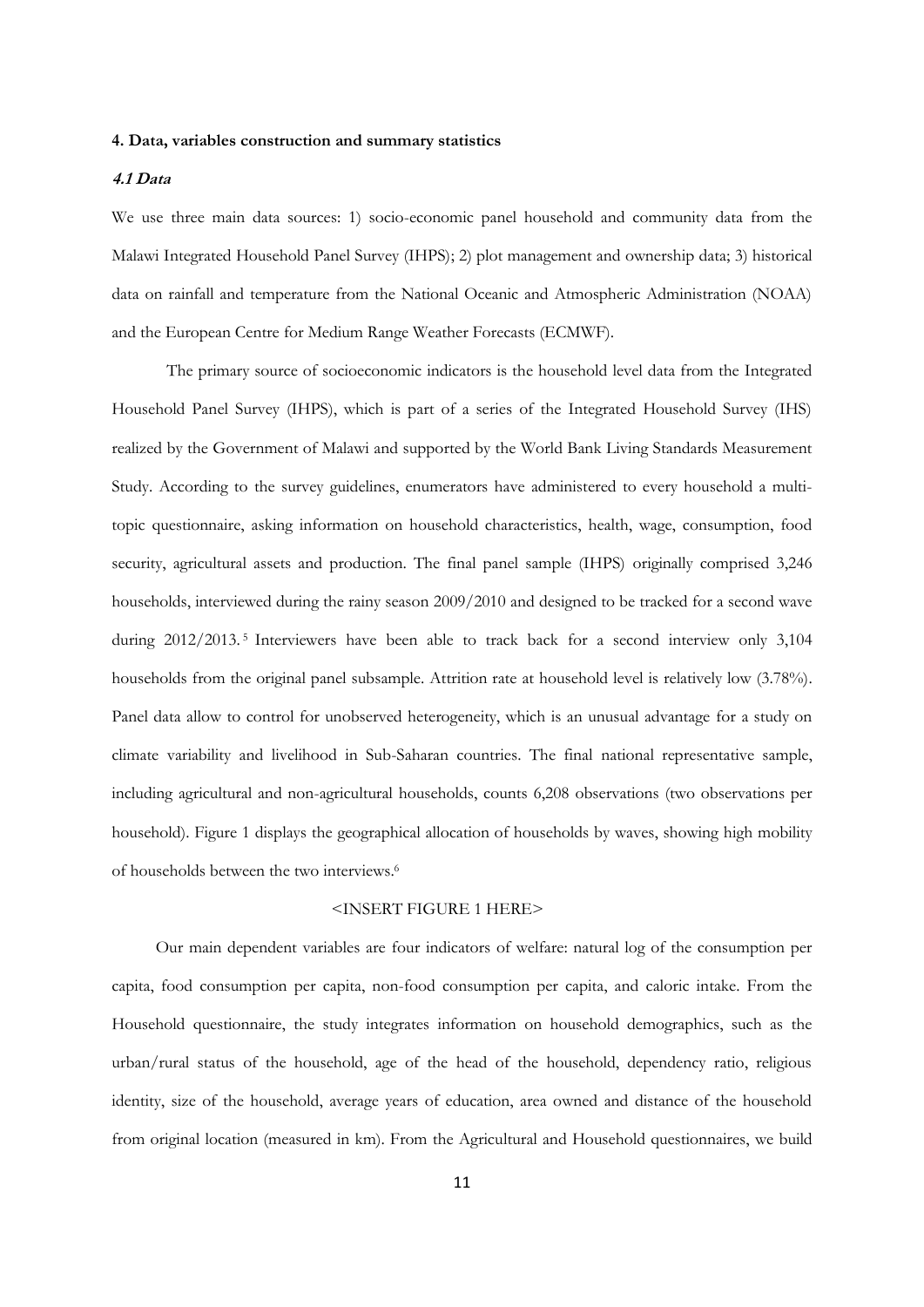an indicator on the sex of the land's manager (decision maker) within the household. Total land managed by gender is therefore computed at household level. This allows to distinguish between 1) households where only women manage land, defining them as female-managed households (FMH); 2) households where only men take decisions on the land, as male-managed households (MMH); 3) and households where both men and women are entitled to manage land as joint-managed households (JMH). <sup>7</sup> While we prefer to focus on effective and exclusive management of the land to have a clearer indication of the gender effect, which otherwise could be co-founded by the management of land by men or by some form of collaboration within the household, we are also aware of recent findings on literature on gender and collective action. These findings suggest that looking at exclusive management rather than joint management could miss some important aspects of gender dynamics (Doss and Meinzen-Dick 2015), especially when households with jointly-managed plots account for the majority of the sample (see table A1 and table A2 in Appendix).<sup>8</sup>

To study the effect of cultural and social norms on the vulnerability of the household, we make use of the districts' lineage classification available in Berge *et al.* (2014) and generate a matrilineal dummy assuming value one for households residing in district where matrilineal system prevails, and zero otherwise. Using the agricultural questionnaire, a wealth index on agricultural goods is added to the specification for controlling for the wealth level of the household. Construction of the wealth index involves the principal component analysis on the ownership of a set of agricultural tools. <sup>9</sup> Household questionnaire provides information on the total safety net or credit received by the household, and on the participation of the household in the farm input subsidy programme (FISP). To minimize endogeneity of these policy variables, we average their value at community level.

The IHPS and community survey collects an extensive set of information on the presence of policy interventions at EA-level, as well as on the access to infrastructure (including market and roads in addition to irrigation schemes and migration flows). Using the community questionnaire, variables on the implementation of the Malawi Social Action Fund (MASAF) <sup>10</sup> programme, irrigation schemes, and agricultural collective actions are added to the specification. Again, to minimize endogeneity, we average these community-level covariates at district level. Finally, using the Community module we add to our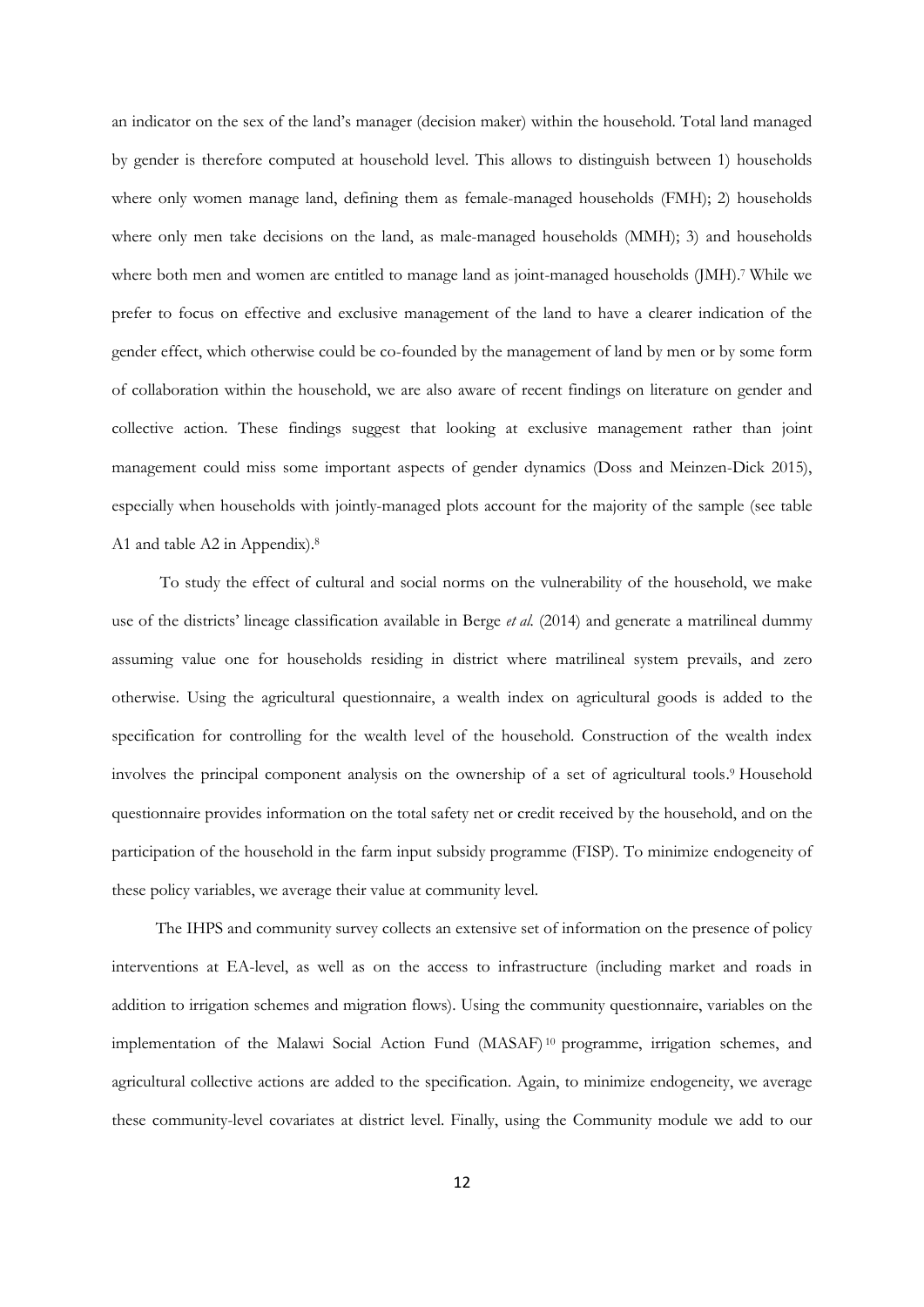dataset variables measuring the population in the EA, and the prevalence of migration into or out of the EAs.

We construct two weather shock variables adopting the following methodology. Firstly, for each EA we calculate the historical (1983-2008)<sup>11</sup> average rainfall/maximum temperature during agricultural seasons (November – March). We then take the differences between actual observation (of rainfall or maximum temperature) and their historical averages. Through this process we obtain the residual of actual precipitations/maximum temperature in the current agricultural rainy season. Then we calculate the average and the standard deviation of the residual during the historical period (1985-2008) and we identify as shocks the deviation from a positive confidence band, computed by adding the historical average of the residual to two times its standard deviation. <sup>12</sup> Rainfall records are extracted from the Africa Rainfall Climatology version 2 (ARC2), which is a project developed by the National Oceanic and Atmospheric Administration's Climate Prediction Centre (NOAA-CPP). This platform delivers elaborated data on a 10 day interval, from January 1983 to July 2015<sup>13</sup> with a spatial resolution of 0.1 degrees. Surface maximum, minimum, and average temperature data are provided on a 10 day interval by the European Centre for Medium Range Weather Forecast (ECMWF) and they are delivered at a spatial resolution of 0.25 degrees. The sources of temperature data are both the operational database (1989-2010) and the interim database (2011-2013). The main difference between the two databases is on the model applied to elaborate the data. The operational database uses the forecast output by ECMWF's current model in forecasting, while the interim database employs diverse forecast models and data assimilation systems to analyse archived observations. For the usage of both sources we assume that the sample is affected uniformly by the change in the measurement between the two databases. <sup>14</sup> Since the IHPS data reports latitude and longitude coordinates of the household, using global positioning system (GPS) we have merged socioeconomic data with climatic data. Weather data are matched with the EA's centroid available in the socioeconomic panel and this allows to compute the value of weather realizations at EA level.

#### **4.2 Summary statistics**

Table 1 reports summary statistics both for dependent and independent variables. All welfare indicators are stable across the waves. Consumption (expressed in natural log) shifts from 11.61 during 2010/2011 to 11.64 during 2012/2013, increasing on average by 3 per cent. Food consumption registers an increase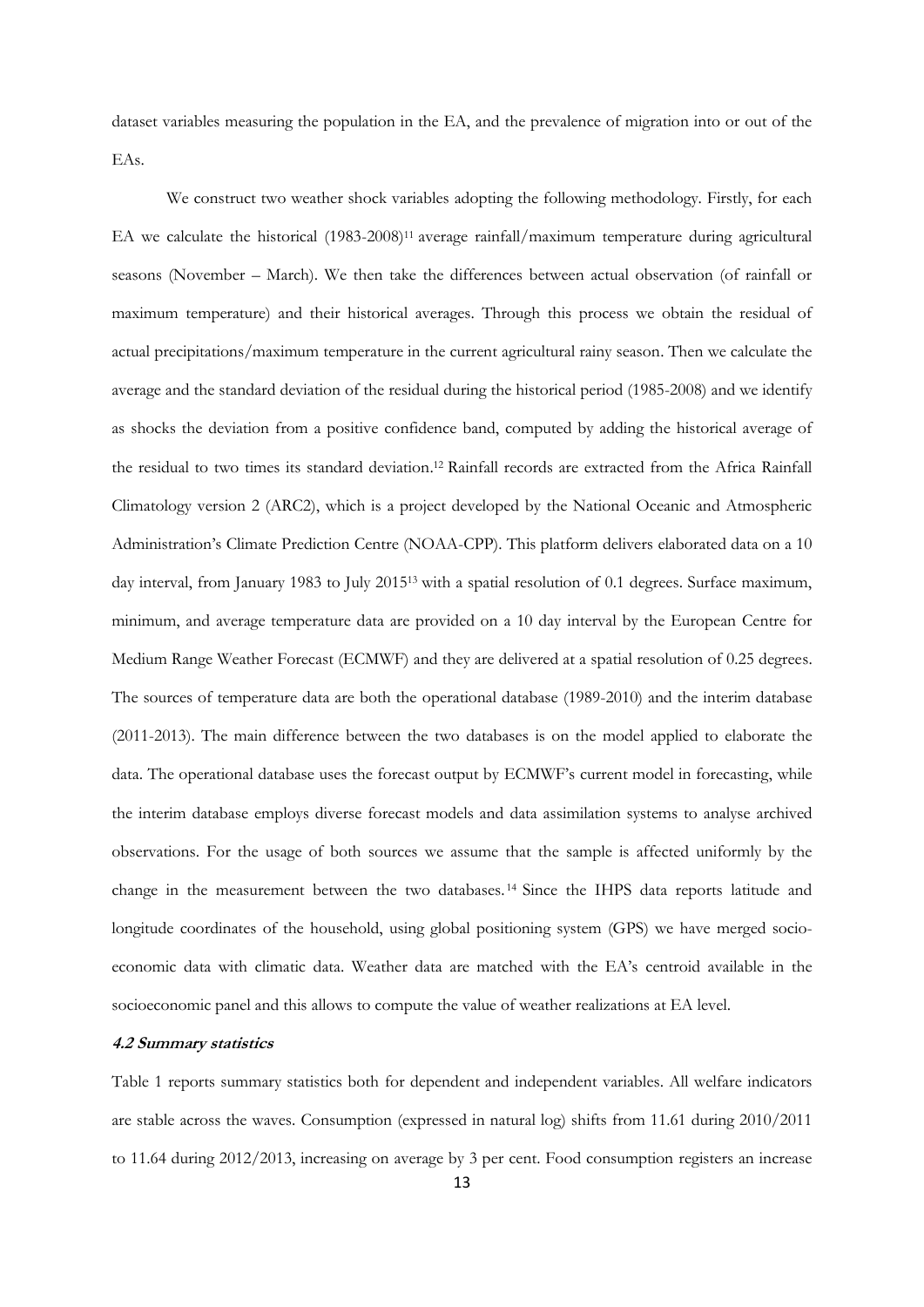of about 5 per cent, whilst non-food consumption decreases by 1 per cent and caloric intake grows, on average, by 3 per cent. Mean temperature shocks increase from 0.04 °C during 2010/2011 to 0.41 °C during 2012/2013. Positive rainfall shocks raise from 5.23 mm to 30.01 mm in the second wave. Seasonal average temperature and total seasonal rainfall do not vary significantly across waves. Low volatility of the other climatic controls is likely due by their construction at annual level, differently from the shock indicators which are measured on a 10 day interval. A wide subset of the socio-demographic covariates do not vary substantially, such as urban share, dependency ratio, percentage of protestant households, years of education and area owned. Average age of the head of the household grows coherently with the time span between the waves. The size of the household slightly increases over the two waves. The mean level of population increases steadily, as well as the proportion of communities experiencing outmigration. However, the share of the communities characterized by immigration declines, as well as the agricultural wealth index. In terms of access to policy, mean safety net and mean credit received at EA level follows a positive trend, as do the proportion of households accessing extension services or MASAF programmes; while the percentage of fertilizer coupon recipients' decreases, as well as the share of households accessing irrigation schemes and agricultural collective actions.

#### <INSERT TABLE 1 ABOUT HERE>

The panel dataset enables the capture of inter-wave variability of weather shocks, affecting different shares of the sample across the two waves. Figure 2 presents the percentage distribution of households affected by temperature and rainfall shocks during the first wave. More than 73 per cent of the households did not experience any temperature shocks during the first wave, but this percentage dropped to less than 9 per cent during the second wave, suggesting that the rainy season 2012/2013 was exceptionally warmer. According to this evidence, for example, during 2013 a large proportion of the sample experienced a temperature shock between 0.4 and 0.5 degree Celsius. Figure 3 highlights a similar pattern for the shocks on rainfall. Finally, we identify 418 panel households where women are the only members entitled to manage the land (FMH), 387 panel households where men are the exclusive managers of the household's plots (MMH), 1,076 households were women and men joint-manage household's plot (JMH). <sup>15</sup> In terms of lineage, the majority of FMH (69.3 per cent) and less than half of MMH (48 per cent) resides in matrilineal districts.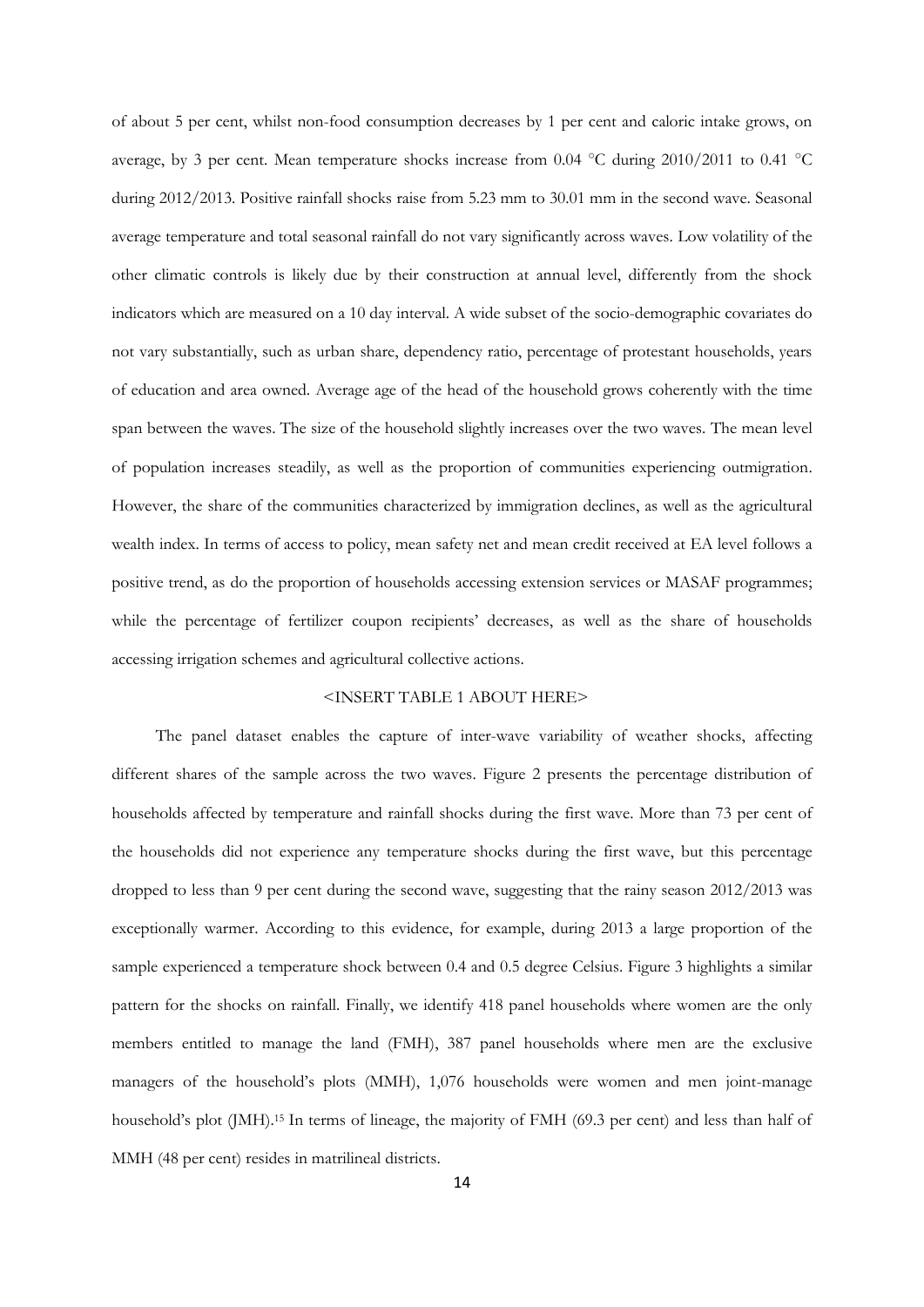## < FIGURE 2-3 ABOUT HERE>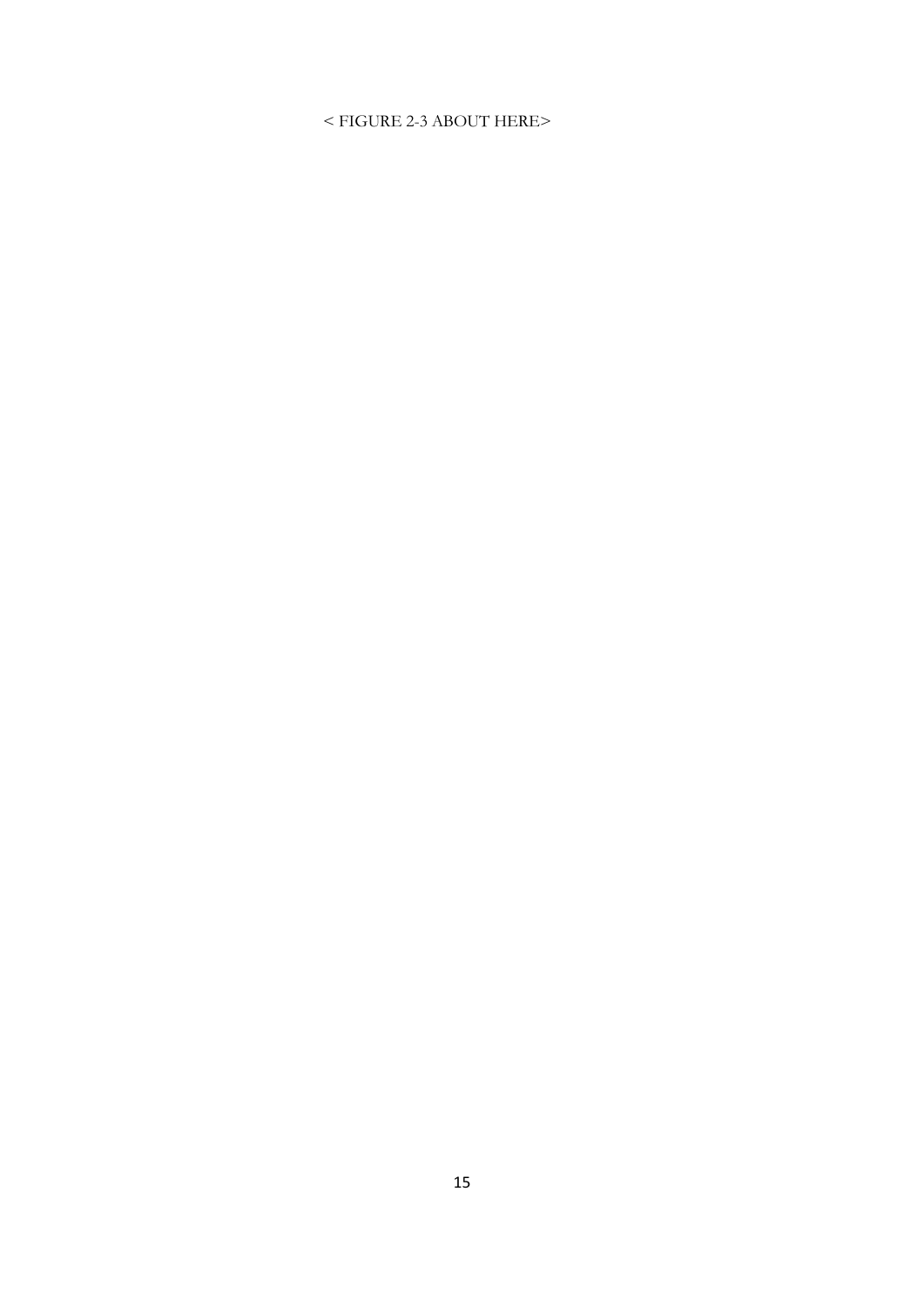#### **5. Empirical strategy**

We model the statistical relationship through an OLS Fixed Effect (FE) model. Inclusion of household fixed effects accounts for unobserved time-invariant characteristics correlated with household-level observables whereas year fixed effects capture idiosyncratic shifts in welfare outcomes. A household's ability to receive information, skills and technological knowledge are all unobserved determinants of welfare and might affect resilience to weather shocks. Is is usually impossible or highly demanding to observe these parameters with available data, therefore we adopt FE for dealing with the standard selection problem and to obtain non-biased estimates of the coefficients. We are aware that Fixed effects in short panels could determine a bias in the estimation of the standard errors. In similar cases some authors adopt corrected random effect models (see Chamberlain, 1982; Mundlak, 1978). These methods add the mean values of time-varying variables to relax the assumption of no-correlation between the unobserved characteristics and other regressors (Mundlak, 1978). Despite the suitability of a Mundlak-RE, we rely on a FE model as it is able to account for the whole unobserved heterogeneity, which could be more correlated with individual vulnerability.<sup>16</sup> The OLS-FE empirical strategy takes the following form:

$$
Ln(c_{hit}) = \beta_0 + \beta X_{hit} + \theta_1 \text{rainshock}_{it} + \theta_2 \text{tempshock}_{it} + \rho \text{clim}_{it} + Y_1 P_{it} + \alpha_h + \gamma_t + \varepsilon_{it}
$$
(1)

Where  $Ln(c_{hit})$  is the natural logarithm of the dependent variable (consumption, food consumption, non-food consumption, caloric intake) of household *h* residing in EA *i* at time *t*;  $\beta_0$  is the intercept;  $\beta$  is a vector of coefficients belonging to the matrix of household- and EA-level controls  $X_{h,i,t}$ ; clim<sub>it</sub> is a matrix of climatic controls (seasonal temperature and precipitation) with the associated vector of coefficients  $\rho$ . Vector  $P_{it}$  entails a set of policy variables averaged at EA or district level.<sup>17</sup> Finally,  $\alpha_h$ and  $\gamma_t$  are households and year fixed effects and,  $\varepsilon_{it}$  represents the heteroskedastic error term clustered at EA-level.

#### **6. Econometric results**

#### **6.1 Impact on welfare measures**

Table 2 reports the set of coefficients linked to the four dimensions of welfare. Results in columns 1, 2, and 4 corroborate hypothesis 1 suggesting that an increase in temperature that exceeds the upper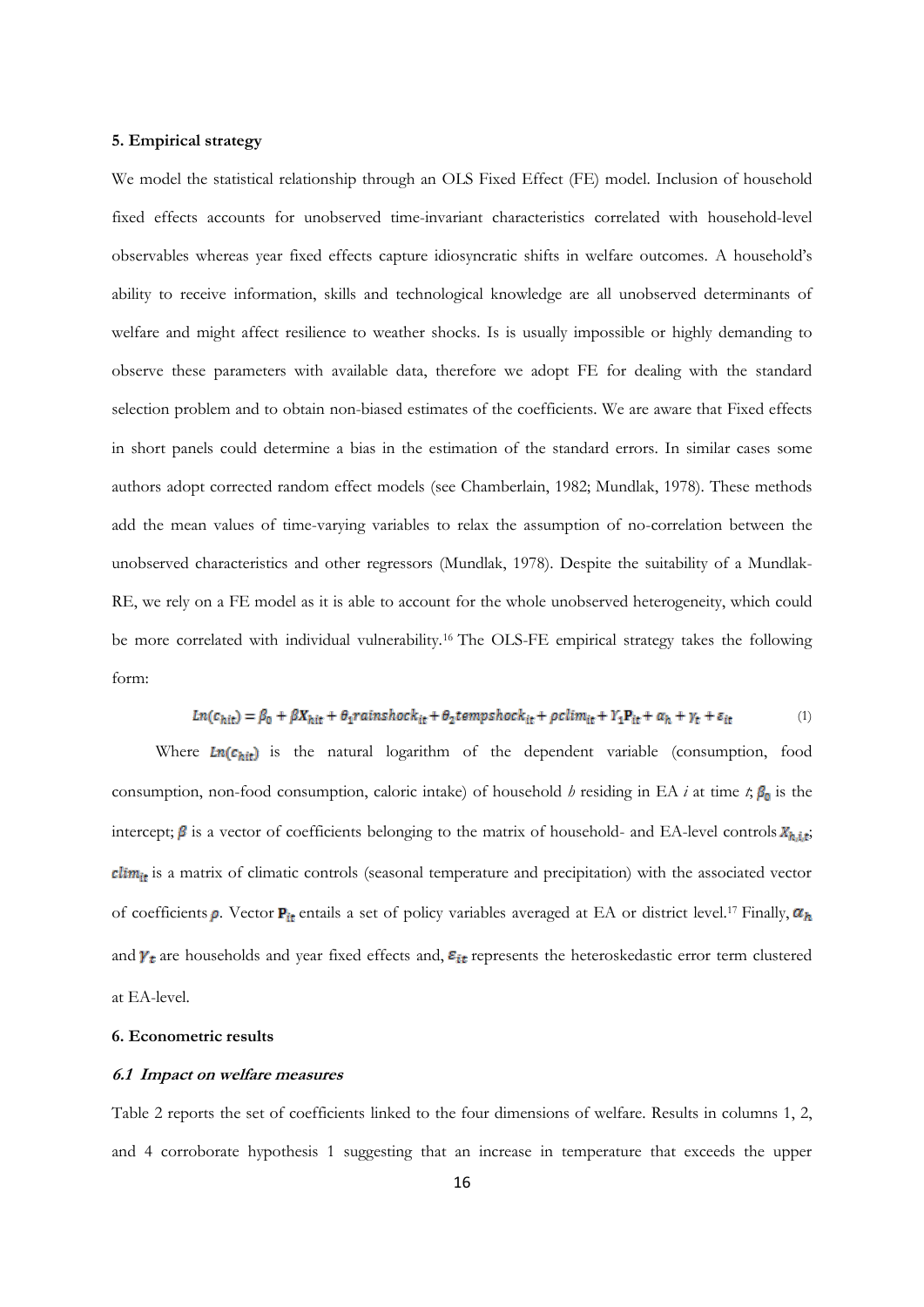confidence interval by 1 °C has a detrimental effect on consumption, food consumption and caloric intake. The shift in maximum temperature leads to a substantial decrease in consumption (-17.9%) and food consumption (-29.8%). A similar reduction is registered for caloric intake (–22.2%). As the table shows, no significant result is obtained for non-food consumption. This finding indicates that climate change is likely to hit, specifically, food related consumption and can be explained by channels such as agricultural production and food prices. The occurrence of a rainfall shock does not lead to any significant decrease in consumption. Given that this variable is measuring rainfall above the historical trend in an area that is drought-prone, it is reasonable to believe that these shocks do not have any impact on consumption. As for the other climate controls, estimates reveal that an increase in seasonal average temperature induces a drop in overall consumption, food- and non-food consumption, providing further evidence on the negative relationship between welfare and temperature. Seasonal rain does not consistently correlate with any of the welfare specifications.

#### <INSERT TABLE 2 ABOUT HERE>

Table 2 also presents coefficients linked to the remaining controls that exhibit expected signs and magnitudes.<sup>18</sup> Urban households experience higher growth in welfare, with the only exception of food consumption. Ageing of the head of the household leads to a drop in consumption and food consumption. A similar result is observed for the dependency ratio, for which an increase is negatively correlated with changes in non-food consumption. An expansion of the household size has a negative effect across all specifications. Agricultural wealth is positively correlated with consumption growth. Among the policy variables, safety net and extension service show positive correlation with welfare outcomes.

#### **6.2 Gender-differentiated impact**

In this subsection, we examine the gender-differentiated impact of extreme weather events. To investigate whether gender could correlates with household vulnerability to weather we pursue the following strategy. We first identify three household clusters, according to whether land is managed exclusively by women, men or jointly managed (FMH; MMH; JMH). Then we run the main specification on each of these subsample, as these variables do not change over time and the correspondent dummies would be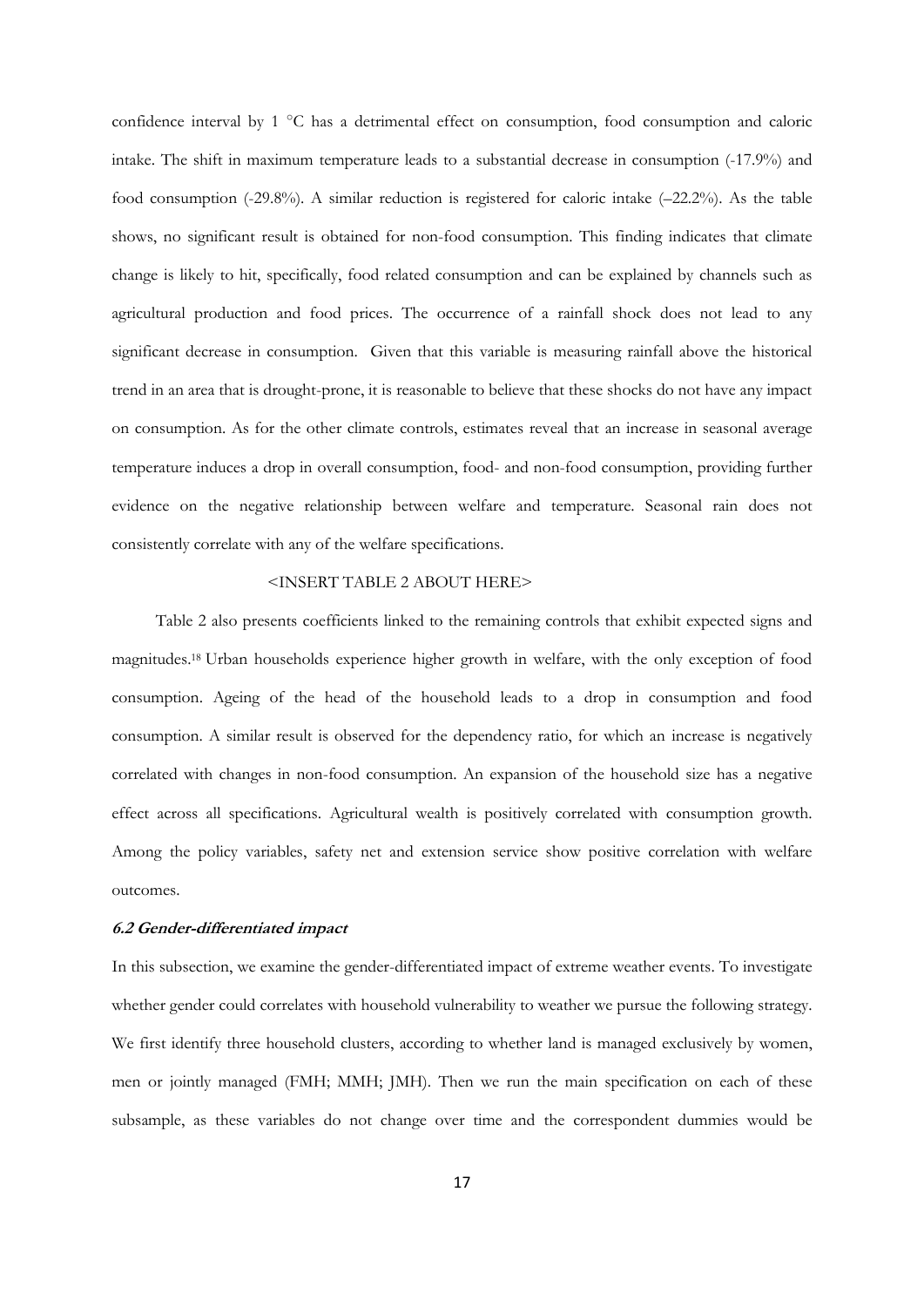collinear to the Fixed Effect specification. We maintain constant the set of controls, while the number of observations drop to 2268 observations as we focus only on agricultural households.

Table 3 presents findings from the three subsamples. We observe that an increase in temperature shocks has a steady negative effect on total consumption *only* in the FMH subsample. Consumption per capita drops by 46 per cent when women are the exclusive managers of the land, while it does not vary considerably when the land is managed by men or jointly managed. Food consumption appears affected in all cases, but the coefficient has a higher magnitude for FMH. Findings on non-food consumption again support the evidence of a gender-differentiated impact. Indeed, the impact of the shocks is negative and significant only for the FMH subsample (-36.8%). Finally, daily caloric intake is more vulnerable to temperature shocks within households where women manage land (-69.4%) than in the case of MMH (- 50.3%), while JMH are unexpectedly unaffected by these shocks. For rainfall shocks, we do not find any differentiated impact coherently with the previous estimation, except for the caloric intake of FMH, where the correlation is positive and significant.

#### <INSERT TABLE 3 ABOUT HERE>

We test the robustness of our findings using the share of land managed by women and the share of land co-managed. We therefore replicate all the estimates in Table 2-3 by adding the interaction between this new gender indicator with the shock variables.<sup>19</sup> The results are reported in the Appendix (Table A1 and A2). Findings are particularly consistent for the coefficient of the interaction between temperature shock and the share of land managed by women (share of female-managed area). This coefficient is negative and significant for consumption (-26.8% per one degree of temperature shock), food consumption (-28.8% per degree of temperature shock), and caloric intake (-31.2% per degree of temperature shock). These results indicate that the same shock will have a more destructive impact in households with larger shares of female-managed area.<sup>20</sup> All these findings support the crucial role that new forms of gender data could have for understanding household welfare dynamics during covariate shocks.

#### **6.3 Type of lineage and shocks**

In this section, we test whether women's traditional inheritance rights in matrilineal or patrilineal societies correlates with the level of their vulnerability to weather shocks. We identify a household as patrilineal or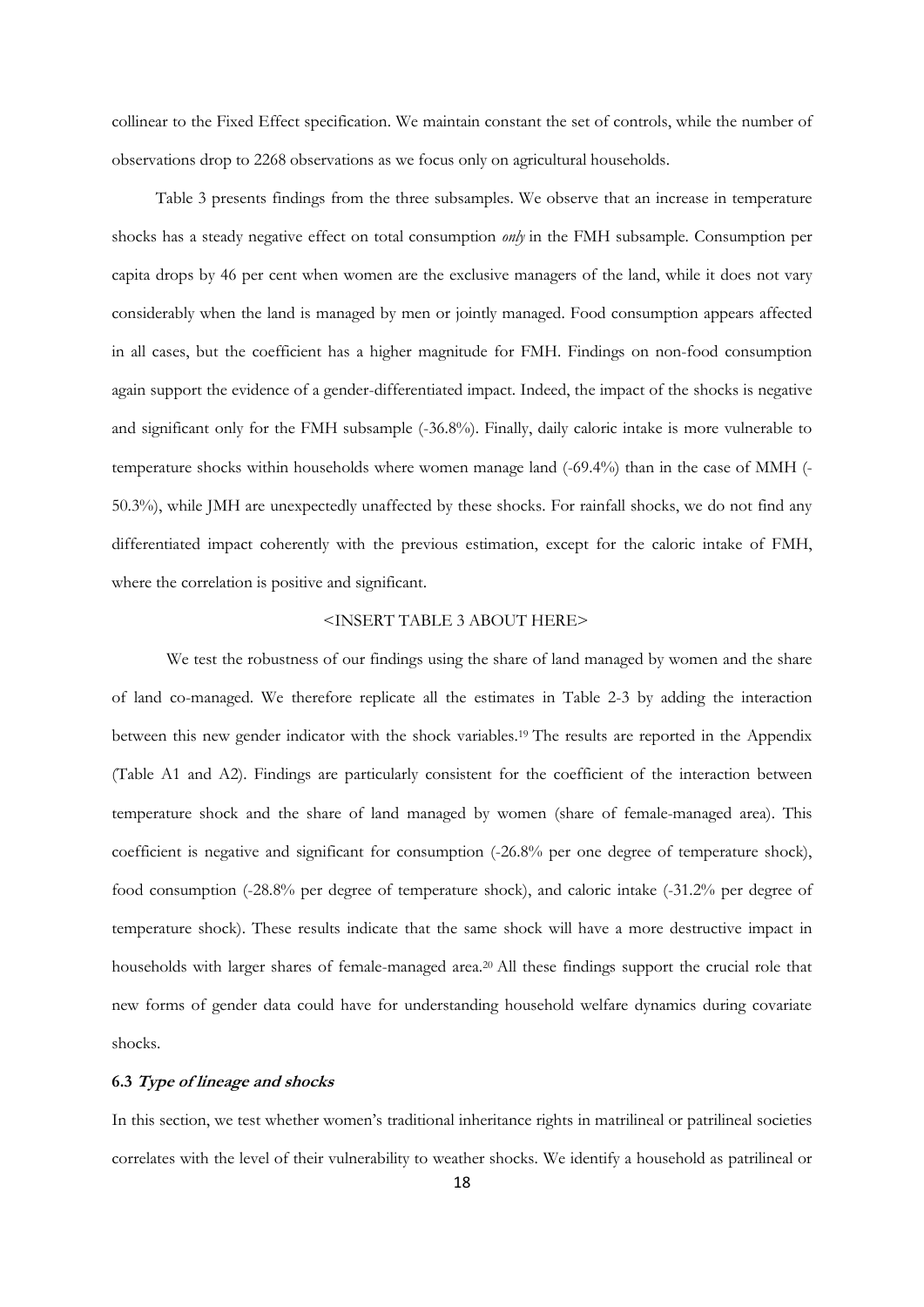matrilineal depending on the classification available in Berge et al. (2014) for the district of residence.<sup>21</sup> Then, we replicate the above analysis by dividing the sample according to the lineage of their district of residence and estimating the main specification on the three subsamples. <sup>22</sup> As Table 4 shows, in matrilineal districts (column 1-2-3) the impact of weather shocks on the three types of household is homogeneous and non-significant. In contrast, when running the model on the patrilineal subsample (column 4-5-6), we find that temperature shocks severely affect consumption of FMH in patrilineal districts (column 5). However, consumption in MMH and JMH is not influenced by the occurrence of shocks on temperature (column 4 and column 6), underscoring the lower level of vulnerability of MMH in patrilineal districts. This result provides support for hypothesis 3 and suggests that differences in vulnerability between the three subsamples (FMH, MMH, JMH) are linked to women's land tenure security in matrilineal districts. A similar mechanism is observable for the other dimensions of welfare (column 7-24). FMH's food consumption, non-food consumption, and caloric intake are negatively affected by the occurrence of temperature shocks in patrilineal districts. In contrast, we do not find a significant impact of temperature shocks on FMH residing in matrilineal districts and the (null) impact is similar to the one reported by MMH. What is driving the difference between FMH in patrilineal and matrilineal districts? The geographically clustered nature of cultural norms linked to the tenure system would compel one to argue that the magnitude of temperature shocks might differ across the two sets of districts. According to this interpretation, FMH within patrilineal districts might have been affected by sharper temperature shocks than their matrilineal counterparts. Alternatively, a second explanation might rely on the argument that the security of women's property right in different inheritance or lineage systems could play a role in propagating the effect of the shocks, thus affecting their vulnerability. As Lovo (2016) suggests, insecurity in land tenure might be often associated with low levels of investment in soil conservation technologies. The probability of investing in these technologies decreases considerably because of the instability and the risk of land requisition by others relatives (Lovo, 2016; Place, 2009; Goldstein 2011).

Table 5 presents summaries and test statistics on the level of temperature shocks and on the adoption of three technologies/techniques for the patrilineal and matrilineal FMH subsamples. We focus on legume intercropping, hybrid seeds adoption and soil and water conservation systems. The first two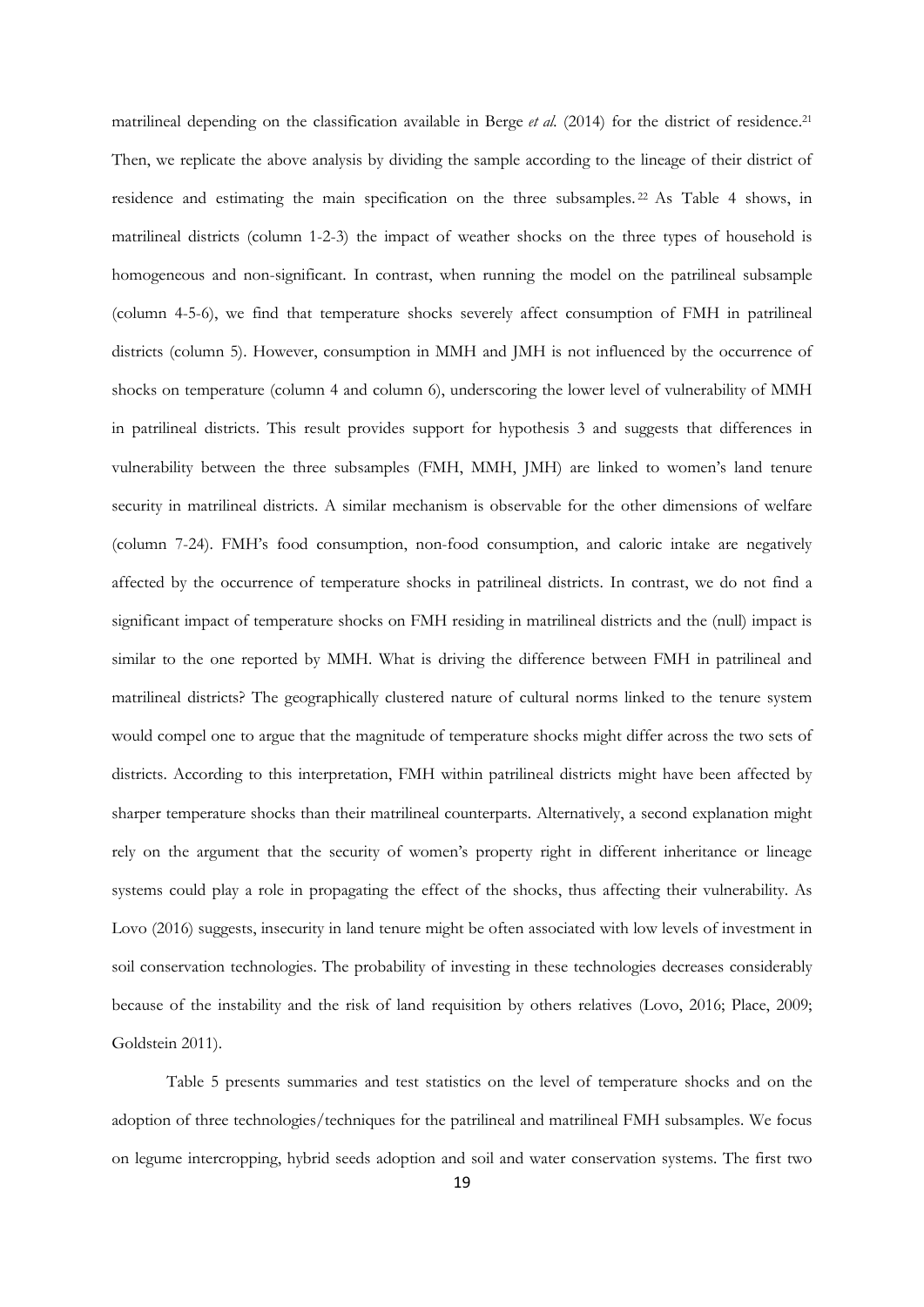technologies are associated with positive spillovers in yield and higher resistance to temperature, while the third one is particularly important during shocks on temperature because it avoids soil erosion and water runoff from the root zone (Araya and Stroosnijder, 2010; Qaim and Zilberman, 2003; Rusinamhodzi, Corbeels, Nyamangara, & Giller 2012). As shown in table 5, during the period of analysis temperature shocks have been significantly more intense in the matrilineal district. This result does not support the argument that differences in shocks' magnitude are driving the vulnerability of FMH in patrilineal districts. In terms of technology adoption, the percentage of FMH using legume intercropping is 11 per cent higher in matrilineal than in patrilineal districts. Hybrid seed is also 9 per cent higher in matrilineal districts, and the difference is significant at 1 per cent level. Finally, also soil and water conservation systems are 3 per cent higher amongst FMH residing in matrilineal districts, but the difference is not statistically significant. These statistics suggest that security of women's land rights work as a mitigation/propagation channel for the vulnerability of gendered households by reducing/increasing propensity of adopting climate resilient technologies. In summary, the results indicate that social conditions, inclusion and empowerment play a key role in determining the vulnerability of women to temperature shocks. Their exposure is higher in districts where women's land tenure security and resource control are weak.

#### <INSERT TABLES 4-5 ABOUT HERE>

#### **7 Conclusions and policy implications**

This paper explores the causal effects of weather shocks on the welfare of Malawian households, addressing whether a gendered approach reveals new insights into the dynamics behind vulnerability of households in developing countries. We use georeferenced household level panel data from IHPS, which is a national representative study implemented by the Government of Malawi designed to track agricultural and non-agricultural households. By merging these data with a long panel on climatic realization at enumerator area level allows us to control for past and actual weather events. We develop a new identification strategy for extreme events in weather, based on the deviation of the actual observation from its long-term average. The empirical model entails four different measures of welfare growth as dependent variables: overall consumption, food consumption, non-food consumption, and caloric intake absorption.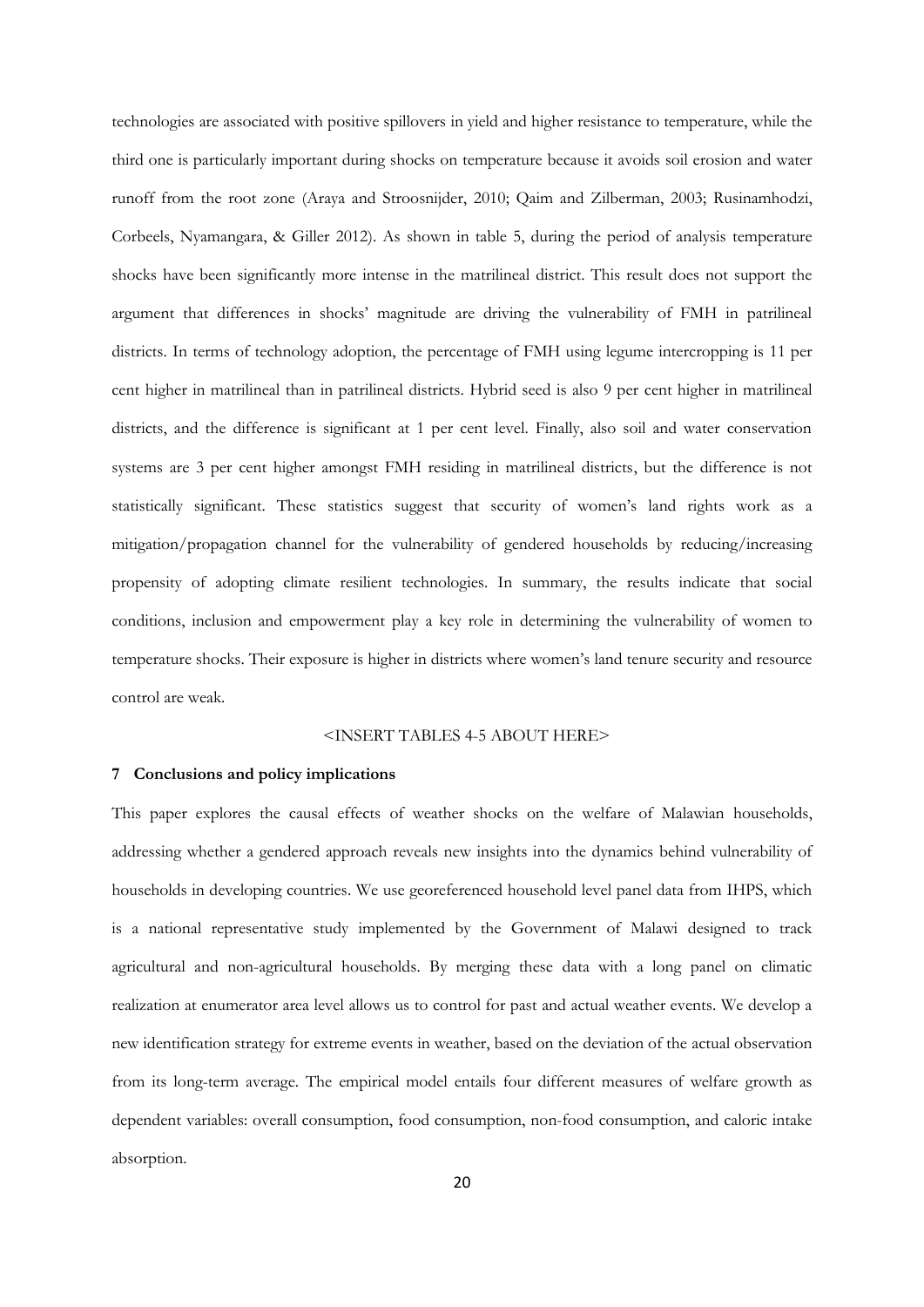Our findings reveal that consumption, food consumption and caloric intake deviate significantly from their growth path only in the case of shocks on temperature, whereas rainfall shocks do not exhibit any consistent impact. In the second part, we disentangle the impact of extreme events at gender-level, relying on different theoretical foundations from the literature on gender and agriculture (Quisumbing *et al*., 2014; Doss and Meinzen-Dick, 2015). We first identify households where women or men solely manage land, or where land is jointly managed. Then, we test whether the impact of weather shocks diverges across gender. The results point towards the hypothesis of a gender-differentiated impact of temperature shocks, which leads to a negative and consistent deviation of welfare for the households managed by women. We finally show that in districts where women traditionally have more secure property rights (i.e. matrilineal districts), they are also less vulnerable to shocks. This suggests that women's property rights play a key role in mitigating their vulnerability. These results point to the need for an improvement in policy actions tackling increasing climate variability, with much more effort to ensure the welfare of women, especially in regions where customary norms relegate women to an unequal social and economic position. This study stresses that policy-makers should prioritize the development of insurance mechanisms to protect less advantaged social groups from weather shocks, such as households whose land is solely managed by women.

#### **Acknowledgements**

We would like to thank the editor Richard Palmer-Jones and two anonymous referees for their useful indications. We are also grateful to Alessandro Carraro, Leslie Lipper, James Moody, Federico Belotti, Andrea Piano Mortari, Aslihan Arslan for their useful comments at different stages. Data for replication of the results will be available upon request. All errors remain ours.

**Notes**

**.** 

<sup>&</sup>lt;sup>1</sup> To describe gender dynamics in agriculture, it is not sufficient to compare male- and female-headed households, rather, the heterogeneous system of household behaviour embedded in the agricultural economy (Asfaw and Maggio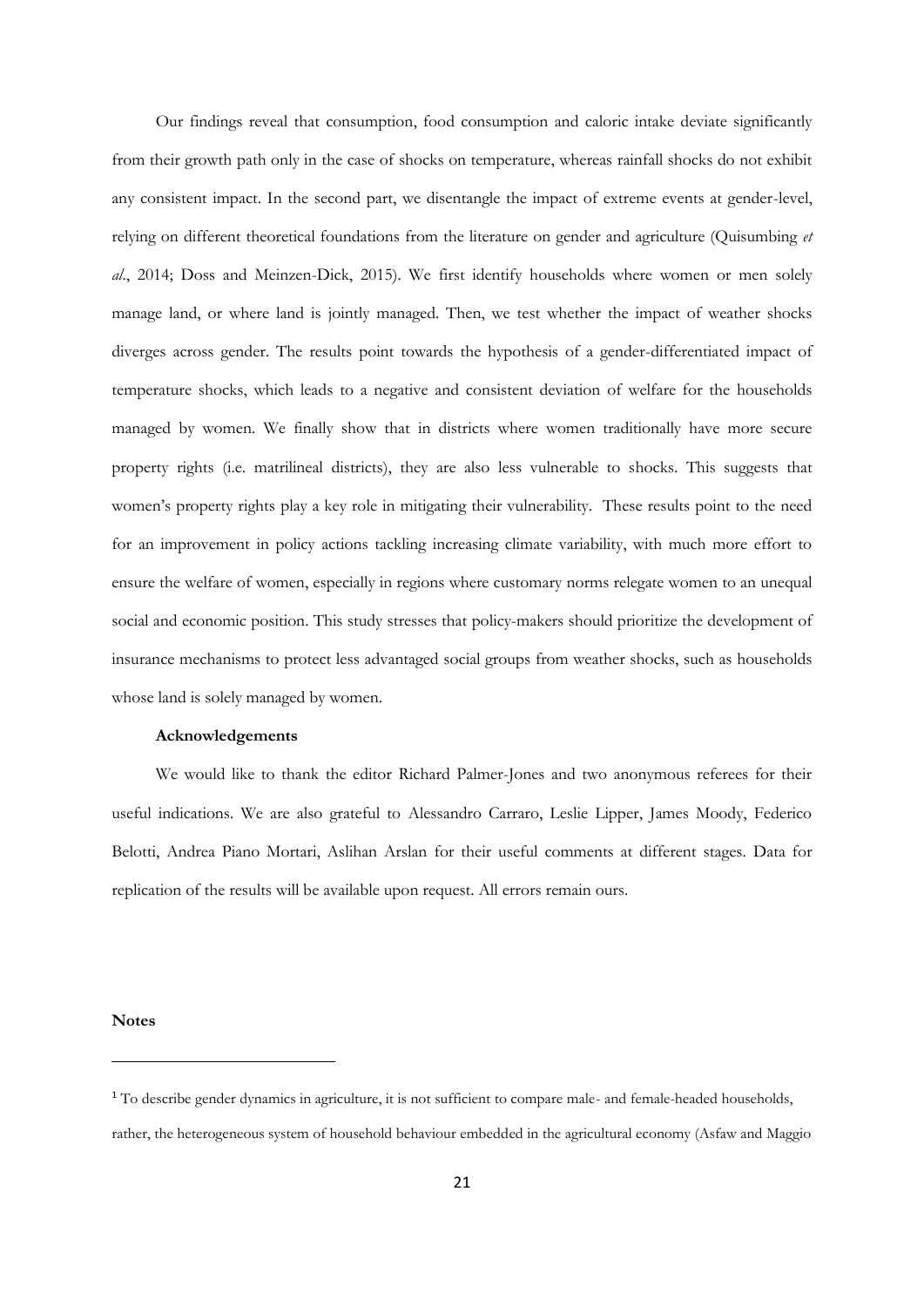2015; Haddad, Hoddinott, & Alderman 1997; Quisumbing, Kumar, Behrman, 2012). Analysis, therefore, should also account for the different conditions of women in male- and female-headed households in terms of their access and control of productive resources, services, employment opportunities and land; especially when dealing with smallholder farmers in developing countries (Quisumbing *et al.*, 2014).

<sup>2</sup> In the robustness section we also test for the gender of plot's owner.

**.** 

<sup>3</sup> During 1998, government promoted the study Vision 2020 on the perspectives of gender development, labelled as gender blind by many observers, due to its inability of targeting and supporting women in agriculture and in other core sectors of the economy. Also the implementation of the Malawi growth and development strategy (MGDS) during 2006 has been considered as another missed opportunity for the promotion of gender integration. The strategy identified ten areas of intervention for poverty reduction and acceleration of economic growth, but unexpectedly it overlooked gender (Ngwira, 2014).

<sup>4</sup> For an extensive review on gender and sustainability refers to Meinzen-Dick, Kovarik, & Quisumbing (2014). <sup>5</sup> The first wave of the panel-subsample was implemented from March to November 2010 and the second one between April and December 2013.

<sup>6</sup> For this reason, we include among the controls the distance between the two locations.

<sup>7</sup> For determining the gendered impact mechanism at work, this article bases its gender definition on the decisionmaker of the land and focuses on the difference between FMH, MMH, JMH.

<sup>8</sup> Findings obtained using the share of land managed by women (table A1 and A2) are generally consistent with the main results.

<sup>9</sup> The household agricultural-implement-access index is computed using principal components analysis and covers a range of dummy variables on the ownership of hand hoe, slasher, axe, sprayer, panga knife, sickle, treadle pump, watering can, ox cart, ox plough, tractor, tractor plough, ridger, cultivator, generator, motorized pump, grain mail, chicken house, livestock kraal, poultry kraal, storage house, granary, barn, and pig sty.

<sup>10</sup> The Malawi Social Action Fund (MASAF) is a social programme that provides liquidity for District governments and communities to invest in public infrastructure such as roads, hospital, schools, and income-earning activities.

<sup>11</sup> We do not include 2009 within the historical period to minimize the likelihood of serial correlation between this agricultural season and the agricultural season of reference.

<sup>12</sup> For the sake of brevity, the entire methodology on the computation of the shocks can be found in the supplementary material file.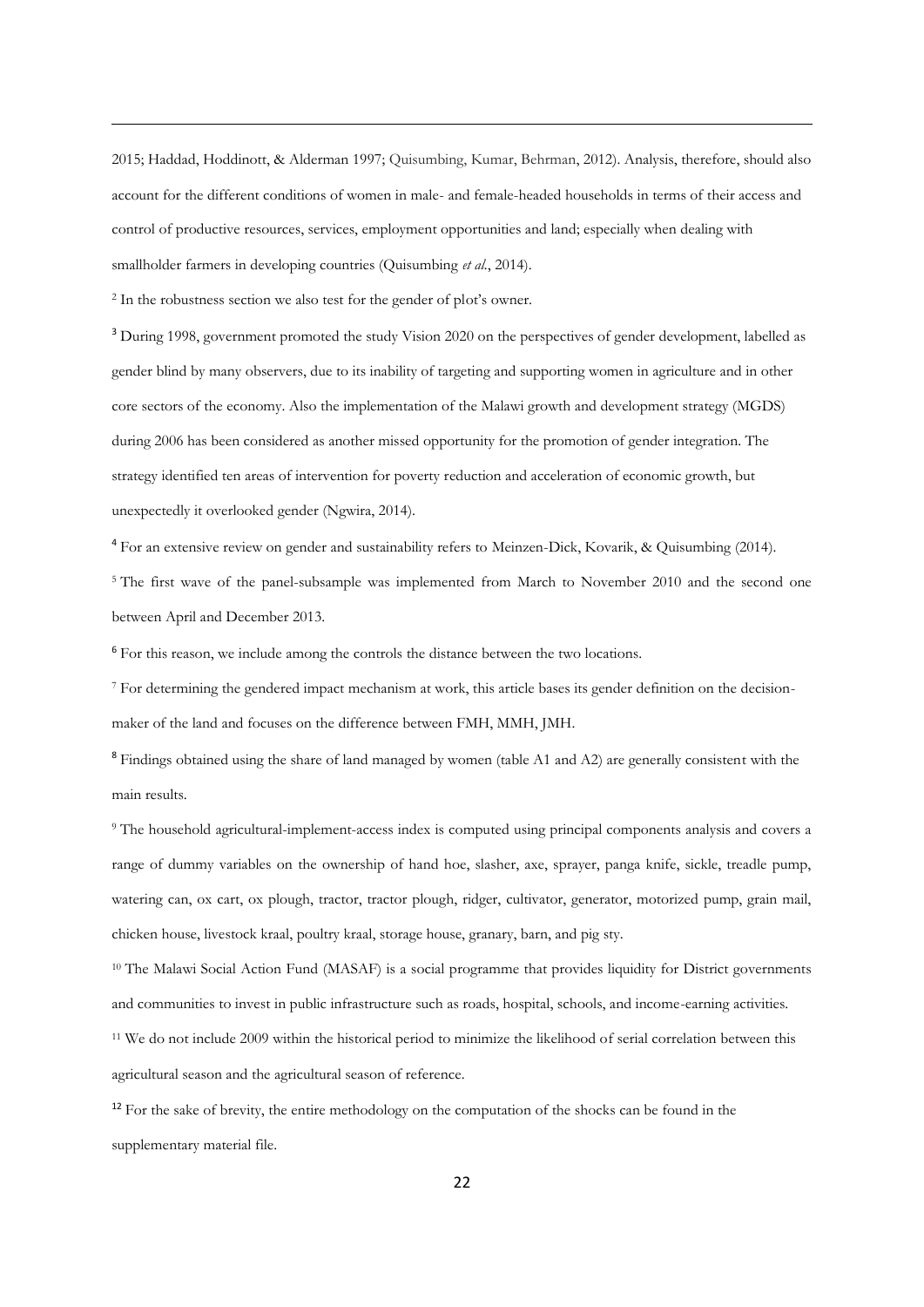<sup>13</sup> These data are uploaded on daily basis, thus this period refers to the time of writing.

<sup>14</sup> For more information about the two weather databases please refer to

[http://spirits.jrc.ec.europa.eu/?page\\_id=2869.](http://spirits.jrc.ec.europa.eu/?page_id=2869)

**.** 

<sup>15</sup> We have been able to define management of the plot for 1881 households, remaining households are nonagricultural as they do not hold land.

<sup>16</sup> We conducted a robustness test running a Mundlak specification and main results remain consistent (available upon request).

<sup>17</sup> Specifically, the policy variables are: i) mean credit and mean safety net; ii) rate of access extension service; iii) rate of participation in a MASAF programme; iv) share of EAs participating to an irrigation scheme; v) proportion of EAs involved in a collective action.

<sup>18</sup> We do not include the FMH/MMH/JMH dummies in this specification as they are collinear with the household fixed effects and their effect is capture by the latter*.*

<sup>19</sup> Note that the observations in table A1 are fewer than the ones in table 2 since the inclusion of the share of land managed by women/co-managed in the baseline specification determines the drop of the non-agricultural households.

<sup>20</sup> We further test the robustness of the findings in table 3 focusing on the gender of the land owner instead of management. We therefore replicate all the estimates in table 3-4 on three subgroups: FMH/MMH/JMH. Results on table 3 are particularly consistent when looking at the impact of temperature shocks on consumption and foodconsumption FOH. Results on table 4 are also consistent, as the test shows negative and significant coefficient associated only to FOH and JOH in matrilineal districts. For the sake of brevity, results are available upon request. <sup>21</sup> We are aware that following an administrative-level classification for the lineage could ignore the existence of households following a different lineage system from the mainstream lineage of their district of residence. Unfortunately, absence of information on lineage at household level within LSMS makes impossible to have more detailed information. Also, we are unable to uniquely identify the lineage for five MMH, five FMH, and five JMH who fall out from the analysis here.

<sup>22</sup> We split the datasets in more subsamples for analysing the gender effects instead of generating a set of gender and lineage dummies because these would be collinear to the household fixed effects. We are aware that this method might reduce statistical power, however because of the nature of the data this method remains the more appropriate.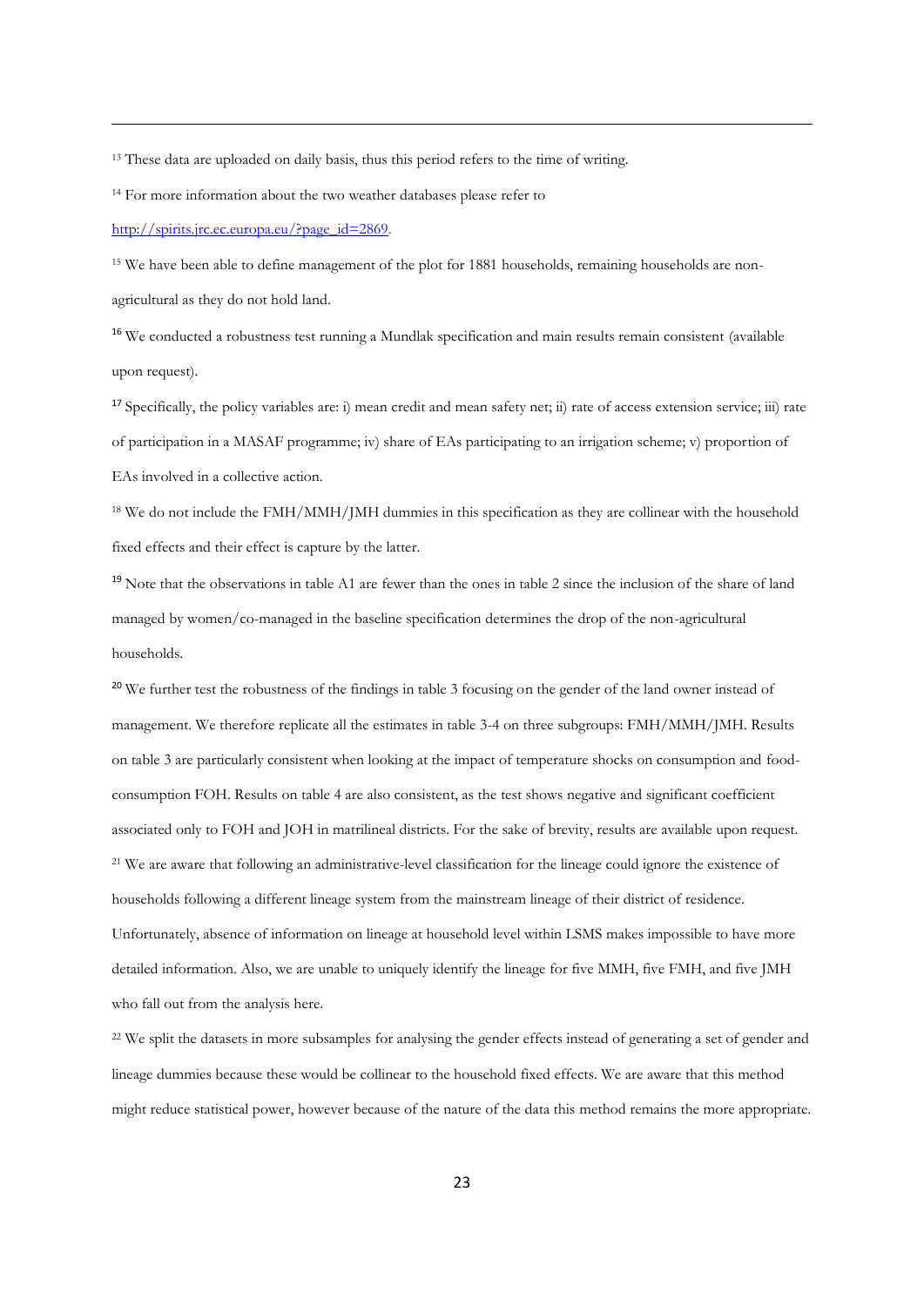Results should be taken into account considering the usual caveats on sample size and statistical power (Wooldridge, 2010).

**.**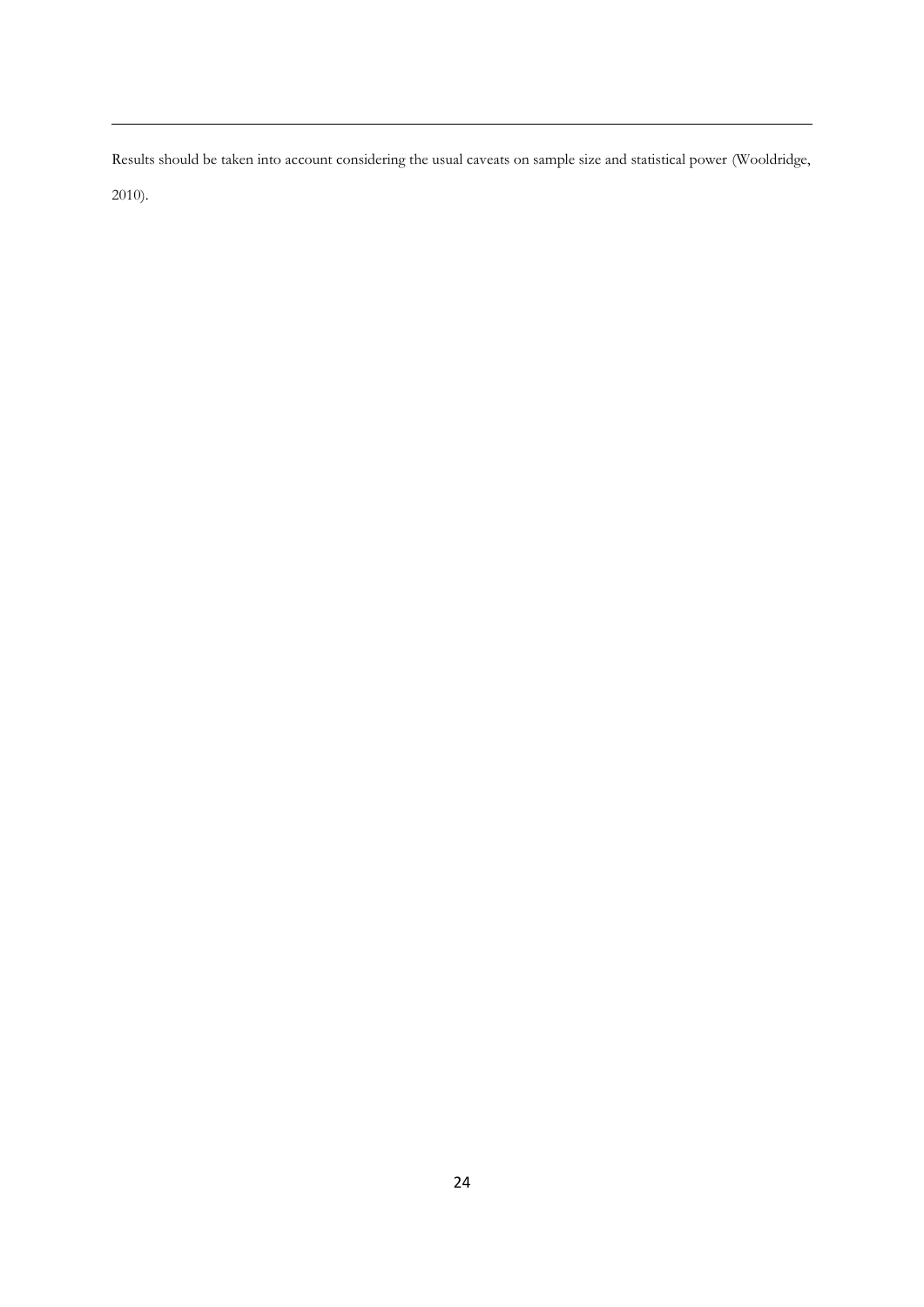#### **References**

Agarwal, B. (1994). *A field of one's own: Gender and land rights in South Asia*. Cambridge University Press.

- Akampumuza, P., & Matsuda, H. (2016). Weather Shocks and Urban Livelihood Strategies: The Gender Dimension of Household Vulnerability in the Kumi District Of Uganda. *The Journal of Development Studies*, 1-18. doi:<http://dx.doi.org/10.1080/00220388.2016.1214723>
- Akter, S., Krupnik, T. J., Rossi, F., & Khanam, F. (2016). The influence of gender and product design on farmers' preferences for weather-indexed crop insurance. *Global Environmental Change*, *38*, 217-229. doi: <http://dx.doi.org/10.1016/j.gloenvcha.2016.03.010>

Arora-Jonsson, S. (2011). Virtue and vulnerability: Discourses on women, gender and climate change. *Global Environmental Change*, *21*(2), 744-751 doi: <http://dx.doi.org/10.1016/j.gloenvcha.2011.01.005>

- Araya, A., & Stroosnijder, L. (2010). Effects of tied ridges and mulch on barley (Hordeum vulgare) rainwater use efficiency and production in Northern Ethiopia. *Agricultural water management*, 97(6), 841- 847. doi:<http://dx.doi.org/10.1016/j.agwat.2010.01.012>
- Asfaw, S., & Maggio, G. (2015). Gender integration in Climate Smart Agriculture (CSA): tools for data collection and analysis for policy and research, *FAO EPIC technical report.* Retrieved from: <http://www.fao.org/3/a-i5299e.pdf>
- Asfaw, S., McCarthy, N., Lipper, L., Arslan, A. and Cattaneo, A. (2016): What Determines Farmers' Adaptive Capacity? Empirical Evidence from Malawi. *Journal of Food Security* 8(3), 643-664. doi: <10.1007/s12571-016-0571-0>
- Auffhammer, M., & Schlenker, W. (2014). Empirical studies on agricultural impacts and adaptation. *Energy Economics*, *46*, 555-561. doi:<http://dx.doi.org/10.1016/j.eneco.2014.09.010>
- Benin, S., Thurlow, J., Diao, X., McCool, C., & Simtowe, F. (2008). *Agricultural growth and investment options for poverty reduction in Malawi*. Intl Food Policy Res Inst.
- Berge, E., Kambewa, D., Munthali, A., & Wiig, H. (2014). Lineage and land reforms in Malawi: Do matrilineal and patrilineal landholding systems represent a problem for land reforms in Malawi?. *Land Use Policy*, 41, 61-69. doi[: http://dx.doi.org/10.1016/j.landusepol.2014.05.003](http://dx.doi.org/10.1016/j.landusepol.2014.05.003)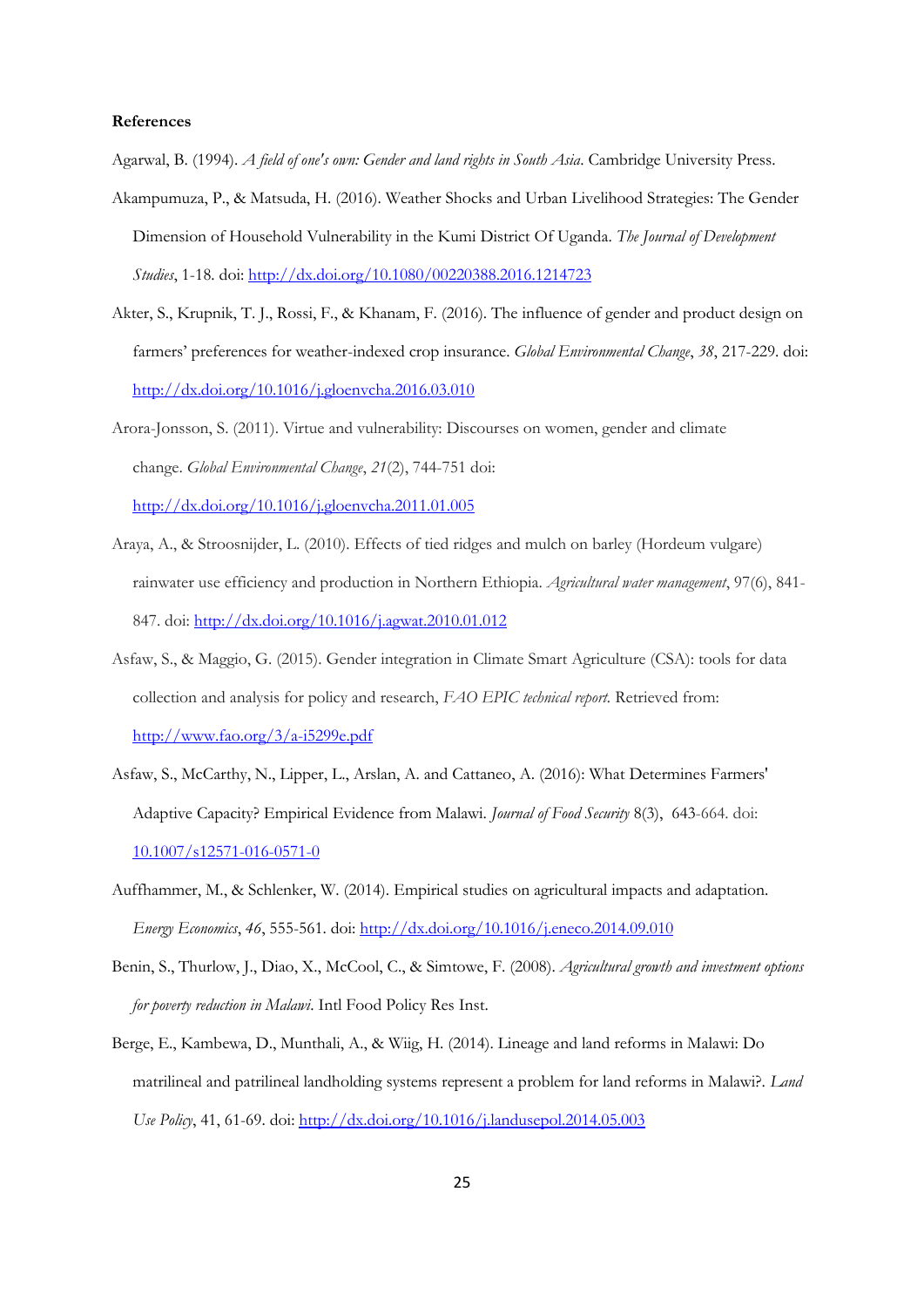- Bhaumik, S. K., Dimova, R., & Gang, I. N. (2016). Is Women's Ownership of Land a Panacea in Developing Countries? Evidence from Land-Owning Farm Households in Malawi. *The Journal of Development Studies*, 52(2), 242-253. doi: <http://dx.doi.org/10.1080/00220388.2015.1060314>
- Blackden, C. M., & Wodon, Q. (Eds.). (2006). *Gender, time use, and poverty in sub-Saharan Africa* (Vol. 73). World Bank Publications. Washington, DC.
- Brockhaus M & Djoudi H. (2008). Adaptation at the interface of forest ecosystem goods and services and livestock production systems in northern Mali. *Center for International Forestry Research (CIFOR) Information Brief.*
- Chamberlain, G. (1982). Multivariate regression models for panel data. *Journal of econometrics*, *18*(1), 5-46. doi: [doi:10.1016/0304-4076\(82\)90094-X](http://dx.doi.org/10.1016/0304-4076%2882%2990094-X)
- Chinsinga, B. (2012). The political economy of agricultural policy processes in Malawi: A case study of the fertilizer subsidy programme. *Future Agricultures Consortium Working Paper* 39.
- Chirwa, P. and Quinion, A. (2005). Impact of soil fertility replenishment agroforestry technology adoption on the livelihoods and food security of smallholder farmers in central and southern Malawi. In: P. Sharma and V Abrol (eds). *Crop Production Technologies*. Rijeka, Croatia, InTech.
- Cohen, M., & Young, P. (2007). Using microinsurance and financial education to protect and accumulate assets. In: Moser, C. O. (Ed.). (2008). *Reducing global poverty: The case for asset accumulation*. Brookings Institution Press.
- CGAP (Consultative Group to Assist the Poor). (2004). Improving risk management for the poor. *Microinsurance*, No. 3. Washington, DC
- Dankelman, I. E. M. (2008). Gender, climate change and human security: Lessons from Bangladesh, Ghana and Senegal. *Report.* Retrived from: *http://www. wedo. org/wp-content/uploads/hsn-study-finalmay-20- 2008. pdf*
- Dell, M., Jones, B. F., & Olken, B. A. (2012). Temperature shocks and economic growth: Evidence from the last half century. *American Economic Journal: Macroeconomics*, *4*(3), 66-95. doi: <https://doi.org/10.1257/mac.4.3.66>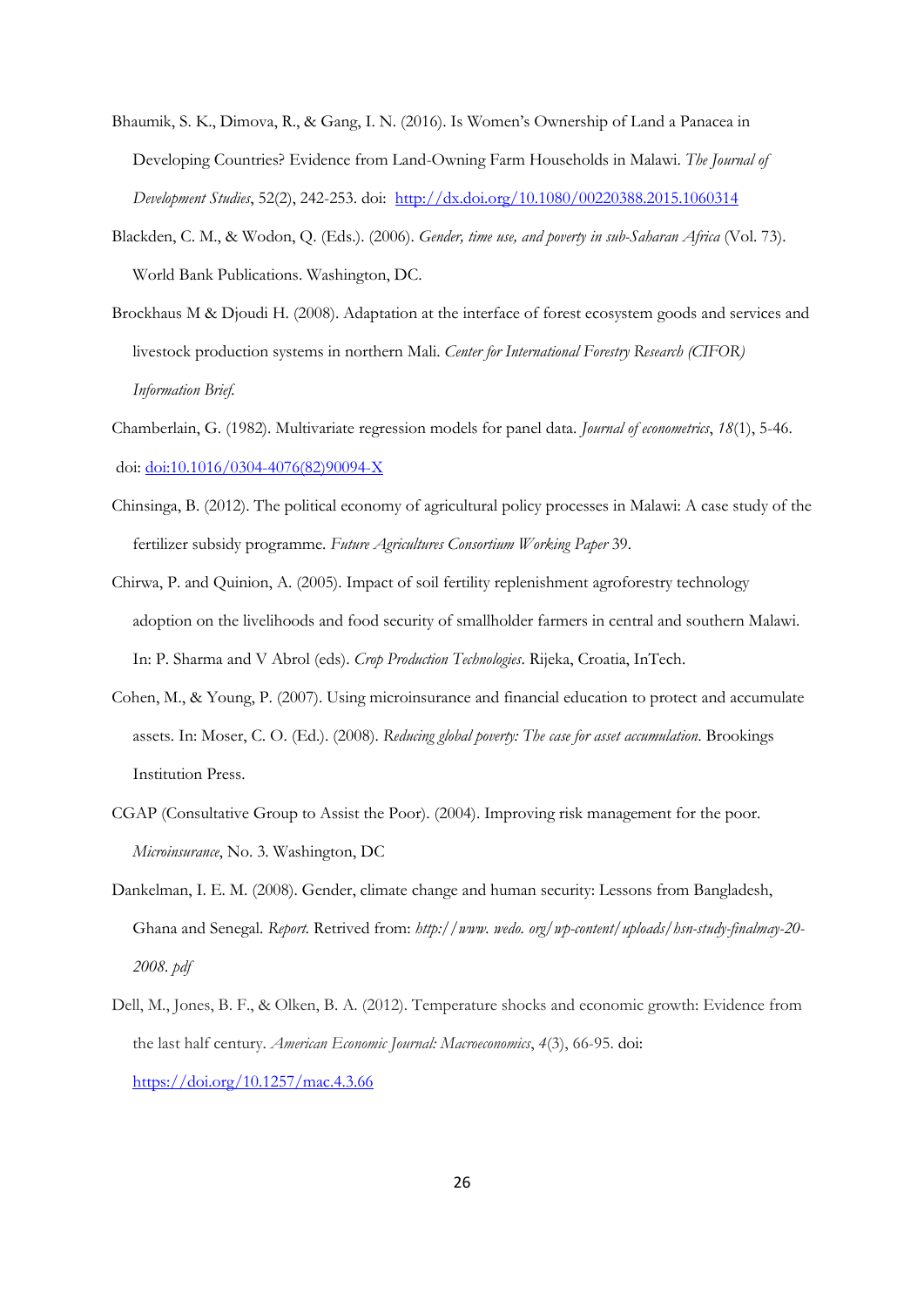- Dell, M., Jones, B. F., & Olken, B. A. (2014). What Do We Learn from the Weather? The New Climate-Economy Literature. *Journal of Economic Literature*, 52(3), 740-98. doi: <https://doi.org/10.1257/jel.52.3.740>
- Denton, F. (2002). Climate change vulnerability, impacts, and adaptation: why does gender matter?. *Gender & Development*, 10(2), 10-20. doi:<http://dx.doi.org/10.1080/13552070215903>
- Dercon, S. (2004). Growth and Shocks: Evidence from Rural Ethiopia. *Journal of Development Economics* 74(2): 309-329. doi:<http://dx.doi.org/10.1016/j.jdeveco.2004.01.001>
- Dercon, S., Hoddinott, J., & Woldehanna, T. (2005). Shocks and consumption in 15 Ethiopian villages, 1999-2004. *Journal of African Economies*. doi: *<10.1093/jae/eji022>*
- Doss, C. and R. Meinzen-Dick. 2015. Collective Action within the Household: Insights from Natural Resource Management. *World Development*, 74, 171–183. doi: <http://dx.doi.org/10.1016/j.worlddev.2015.05.001>
- Doss, C. & SOFA Team, (2011). The role of women in agriculture. *Rome: Agriculture Development Economics Division, Food and Agriculture Organization, ESA Working Paper*, (11-02).
- ONAR. (2005) Malawi Multi-sector country gender profile, *African Development Fund*.
- FAO. (2011). Gender Inequalities in Rural Employment in Malawi Policy Context.
- Fafchamps, M., Udry, C., and Czukas, K. (1998). Drought and saving in West Africa: are livestock a buffer stock?. *Jounal of Development Economics* 55 (2): 273-305. doi[: http://dx.doi.org/10.1016/S0304-](http://dx.doi.org/10.1016/S0304-3878%2898%2900037-6) [3878\(98\)00037-6](http://dx.doi.org/10.1016/S0304-3878%2898%2900037-6)
- Fischer G, Shah M, van Velthuizen H (2002) Climate Change and Agricultural Vulnerability. Special Report Prepared as a Contribution to the World Summit on Sustainable Development (International Institute for Applied Systems Analysis, Laxenburg, Austria). Retrieved fro[m:http://pure.iiasa.ac.at/6670/](http://pure.iiasa.ac.at/6670/)
- Futoshi, Y., Yisehac, Y., & Quisumbing, A. (2009). Risks, ex-ante actions and public assistance: Impacts of natural disasters on child schooling in Bangladesh, Ethiopia and Malawi. *World Bank Policy Research Working Paper Series*, 4909.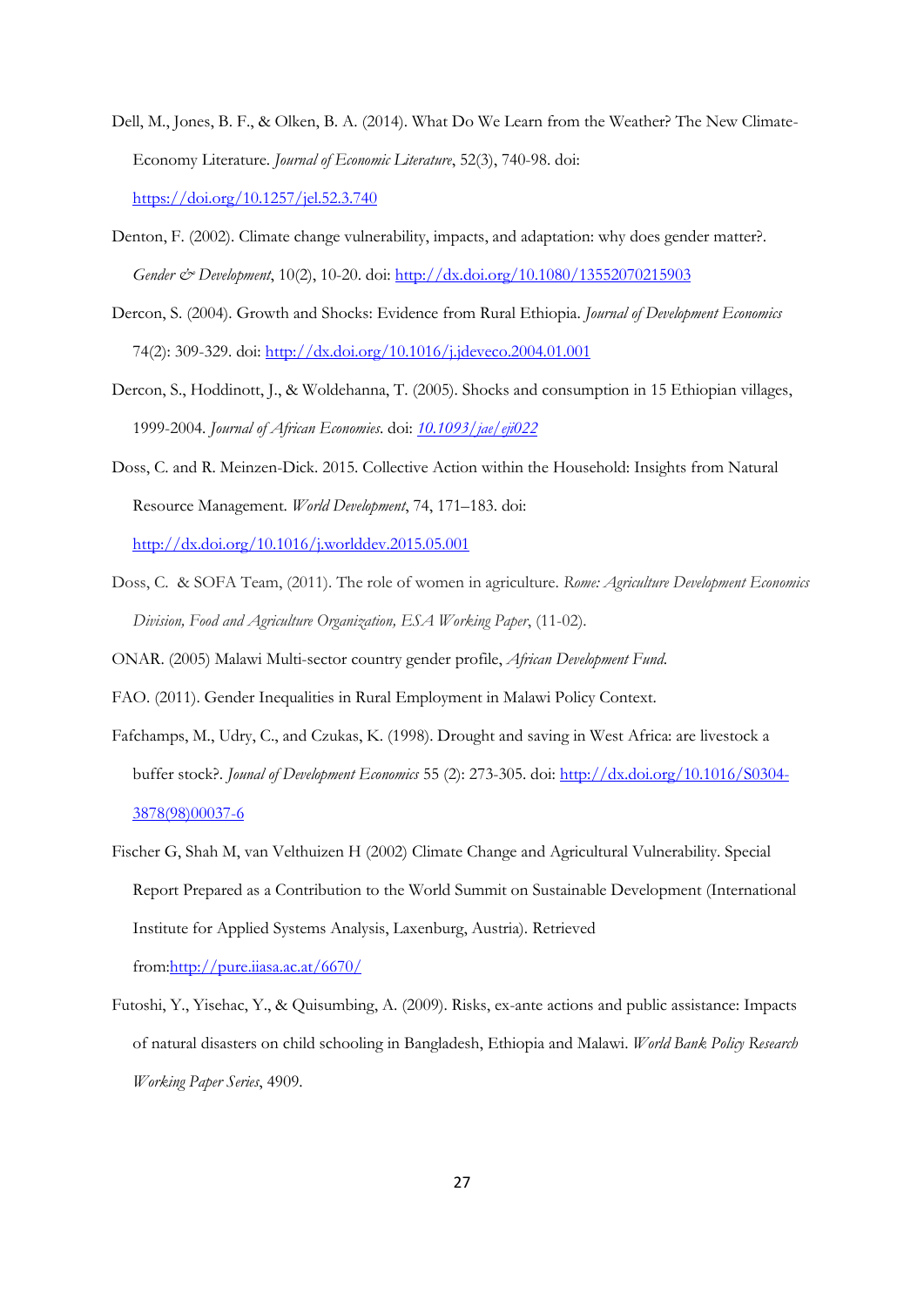Government of Malawi. (2010). Gender and Development Index. Retrieved from:

- [http://tbinternet.ohchr.org/Treaties/CEDAW/SharedDocuments/MWI/INT\\_CEDAW\\_ADR\\_MW](http://tbinternet.ohchr.org/Treaties/CEDAW/SharedDocuments/MWI/INT_CEDAW_ADR_MWI_19520_E.pdf) [I\\_19520\\_E.pdf](http://tbinternet.ohchr.org/Treaties/CEDAW/SharedDocuments/MWI/INT_CEDAW_ADR_MWI_19520_E.pdf)
- Goh, A. H. (2012). A literature review of the gender-differentiated impacts of climate change on women's and men's assets and well-being in developing countries. *International Food Policy Research Institute*, CAPRi Work.
- Haddad, L., Hoddinott, J., & Alderman, H. (1997). *Intrahousehold resource allocation in developing countries: models, methods, and policy.* Johns Hopkins University Press.

Harrower, Sarah, and John Hoddinott (2005). Consumption smoothing in the Zone Lacustre, Mali. *Journal of African Economies*, 14(4), 489-519. doi: *<10.1093/jae/eji007>*

- Huynh, P. T., & Resurreccion, B. P. (2014). Women's differentiated vulnerability and adaptations to climate-related agricultural water scarcity in rural Central Vietnam. *Climate and Development*, 6(3), 226- 237. doi: <http://dx.doi.org/10.1080/17565529.2014.886989>
- IPCC (2014), Climate change 2014: Impact, adaptation, and vulnerability. *Technical report, Intergovernamental Panel on Climate Change*.
- Jentsch, A., Kreyling, J., & Beierkuhnlein, C. (2007). A new generation of climate-change experiments: events, not trends. *Frontiers in Ecology and the Environment*, 5(7), 365-374. doi: [10.1890/1540-](10.1890/1540-9295(2007)5%5B365:ANGOCE%5D2.0.CO;2) [9295\(2007\)5\[365:ANGOCE\]2.0.CO;2](10.1890/1540-9295(2007)5%5B365:ANGOCE%5D2.0.CO;2)
- Kazianga, H., & Udry, C. (2006). Consumption smoothing? Livestock, insurance and drought in rural Burkina Faso. *Journal of Development Economics*, *79*(2), 413-446. doi: <http://dx.doi.org/10.1016/j.jdeveco.2006.01.011>
- Kieran, C., Sproule, K., Doss, C., Quisumbing, A., & Kim, S. M. (2015). Examining gender inequalities in land rights indicators in Asia. *Agricultural Economics*, 46(S1), 119-138. doi[: 10.1111/agec.12202](10.1111/agec.12202)
- Kilic, T., Palacios-Lopez, A., & Goldstein, M. (2015). Caught in a productivity trap: a distributional perspective on gender differences in Malawian agriculture. *World Development*, *70*, 416-463. doi: <http://dx.doi.org/10.1016/j.worlddev.2014.06.017>
- Lambrou, Y., & Piana, G. (2006). *Energy and gender in rural sustainable development*. Fao, Rome. Retrived from:<http://agris.fao.org/agris-search/search.do?recordID=XF2008435067>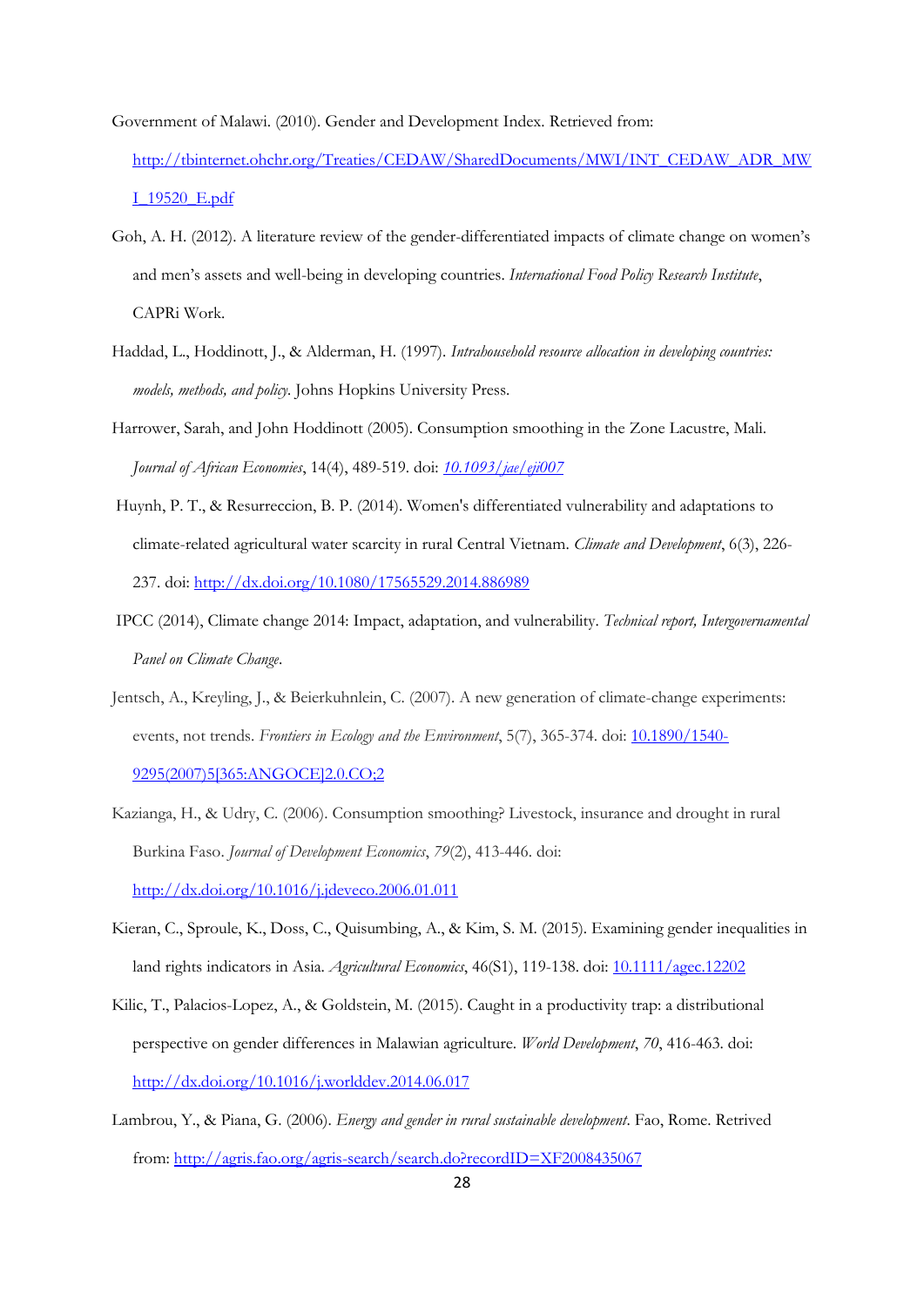- Lovo, S. (2016). Tenure insecurity and investment in soil conservation. Evidence from Malawi. *World Development*, 78, 219-229. doi:<http://dx.doi.org/10.1016/j.worlddev.2015.10.023>
- Meinzen-Dick, R., Kovarik, C., & Quisumbing, A. R. (2014). Gender and sustainability. *Annual Review of Environment and Resources*, *39*(1), 29. doi[: 10.1146/annurev-environ-101813-013240](10.1146/annurev-environ-101813-013240)
- Mueller, V., Quisumbing, A., Lee, H. L., & Droppelmann, K. (2014). Resettlement for Food Security's Sake: Insights from a Malawi Land Reform Project. *Land Economics*, 90(2), 222-236. doi: <10.3368/le.90.2.222>
- Mundlak, Y. (1978). On the pooling of time series and cross section data. *Econometrica: journal of the Econometric Society*, 46(1), 69-85. doi[: 10.2307/1913646](10.2307/1913646)

Nelson, V. (2011). *Gender, Generations, Social Protection & Climate Change*.

- Nelson, V. and Stathers, T. (2009). Resilience, power, culture and climate: a case study from semi-arid Tanzania and new research directions. *Oxfam Gender & Development*, 17(1), p81-94. doi: <http://dx.doi.org/10.1080/13552070802696946>
- Nelson, G. C., Rosegrant, M. W., Koo, J., Robertson, R., Sulser, T., Zhu, T., & Lee, D. (2009). *Climate change: Impact on agriculture and costs of adaptation* (Vol. 21). Intl Food Policy Res Inst.
- Ngwira, N. (2010). Gender and poverty reduction in Malawi. In United Nations Department of Economic and Social Affairs Expert Group meeting.

Ngwira, N. (2014). *Gender and poverty reduction in Malawi*. Mimo.

- Peters, P. E. (2010). "Our daughters inherit our land, but our sons use their wives' fields": matrilinealmatrilocal land tenure and the New Land Policy in Malawi. *Journal of Eastern African Studies*, *4*(1), 179- 199. doi:<http://dx.doi.org/10.1080/17531050903556717>
- Qaim, M., & Zilberman, D. (2003). Yield effects of genetically modified crops in developing countries. *Science*, 299(5608), 900-902. doi[: 10.1126/science.1080609](10.1126/science.1080609)
- Quisumbing, A., Kumar, N., & Behrman, J. (2012). Do Shocks Affect Men's and Women's Assets Differently? A Review of Literature and New Evidence for Bangladesh and Uganda. International Food Policy Research Institute.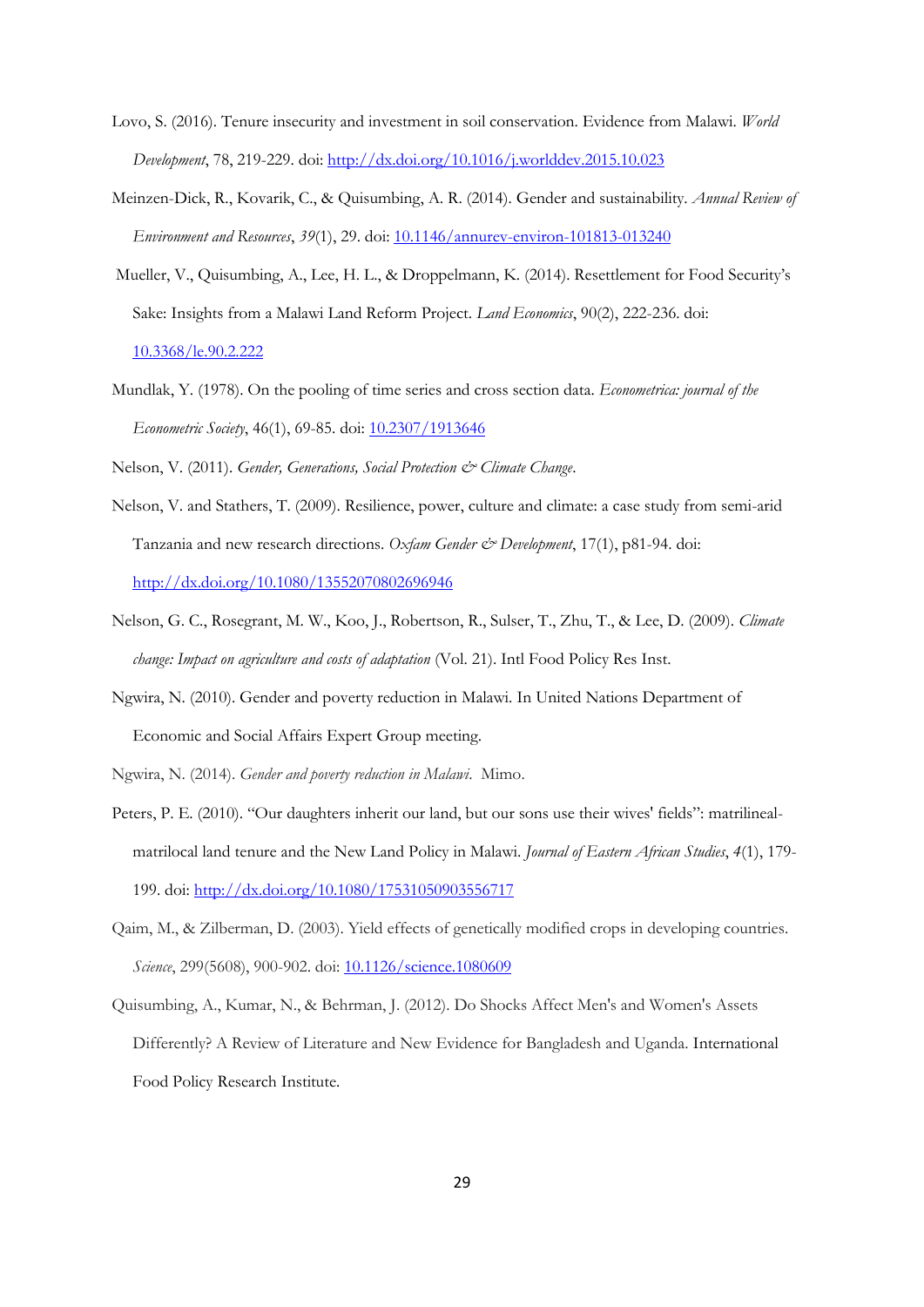- Quisumbing, A. R., Meinzen-Dick, R., Raney, T. L., Croppenstedt, A., Behrman, J. A., & Peterman, A. (2014). *Closing the knowledge gap on gender in agriculture. In Gender in Agriculture* (pp. 3-27). Springer, Netherlands.
- Rusinamhodzi, L., Corbeels, M., Nyamangara, J., & Giller, K. E. (2012). Maize–grain legume intercropping is an attractive option for ecological intensification that reduces climatic risk for smallholder farmers in central Mozambique. *Field crops research*, 136, 12-22. doi: <http://dx.doi.org/10.1016/j.fcr.2012.07.014>
- Sabarwal, S., Sinha, N., & Buvinic, M. (2010). *How Do Women Weather Economic Shocks. A Review of the Evidence*. World Bank Policy Research Working Paper, (5496). Retrieved from: [https://papers.ssrn.com/sol3/papers.cfm?abstract\\_id=1722009](https://papers.ssrn.com/sol3/papers.cfm?abstract_id=1722009)
- Seo, S. N., Mendelsohn, R., Dinar, A., Hassan, R., & Kurukulasuriya, P. (2009). A Ricardian analysis of the distribution of climate change impacts on agriculture across agro-ecological zones in Africa. *Environmental and Resource Economics*, 43(3), 313-332. doi:<10.1007/s10640-009-9270-z>
- Skoufias, E. and Quisumbing, A.R. (2005). Consumption insurance and vulnerability to poverty: A synthesis of the evidence from Bangladesh, Ethiopia, Mali, Mexico and Russia. *The European Journal of Development Research*, 17(1), 24-58. Retrieved from:

<http://www.tandfonline.com/doi/abs/10.1080/09578810500066498>

- Skoufias, E., & Vinha, K. (2013). The impacts of climate variability on household welfare in rural Mexico. *Population and Environment*, *34*(3), 370-399. doi[: 10.1007/s11111-012-0167-3](10.1007/s11111-012-0167-3)
- Sun Y, Mwangi E, Meinzen-Dick RS. 2011. Is gender an important factor influencing 205 user groups' property rights and forestry governance? Empirical analysis from East Africa and Latin America. *International Forestry Review* 13(2):205–20. doi:<https://doi.org/10.1505/146554811797406598>
- Tchale, H. (2009). The efficiency of smallholder agriculture in Malawi. *African Journal of Agricultural and Resource Economics*, 3(2), 101-121. Retrieved from[: http://purl.umn.edu/56909](http://purl.umn.edu/56909)
- Turner M. (1999). Merging local and regional analyses of land-use change: the case of livestock in the Sahel. *Annal of the Associations of Americans Geographers* 89(2):191–219. doi: <http://dx.doi.org/10.1111/1467-8306.00142>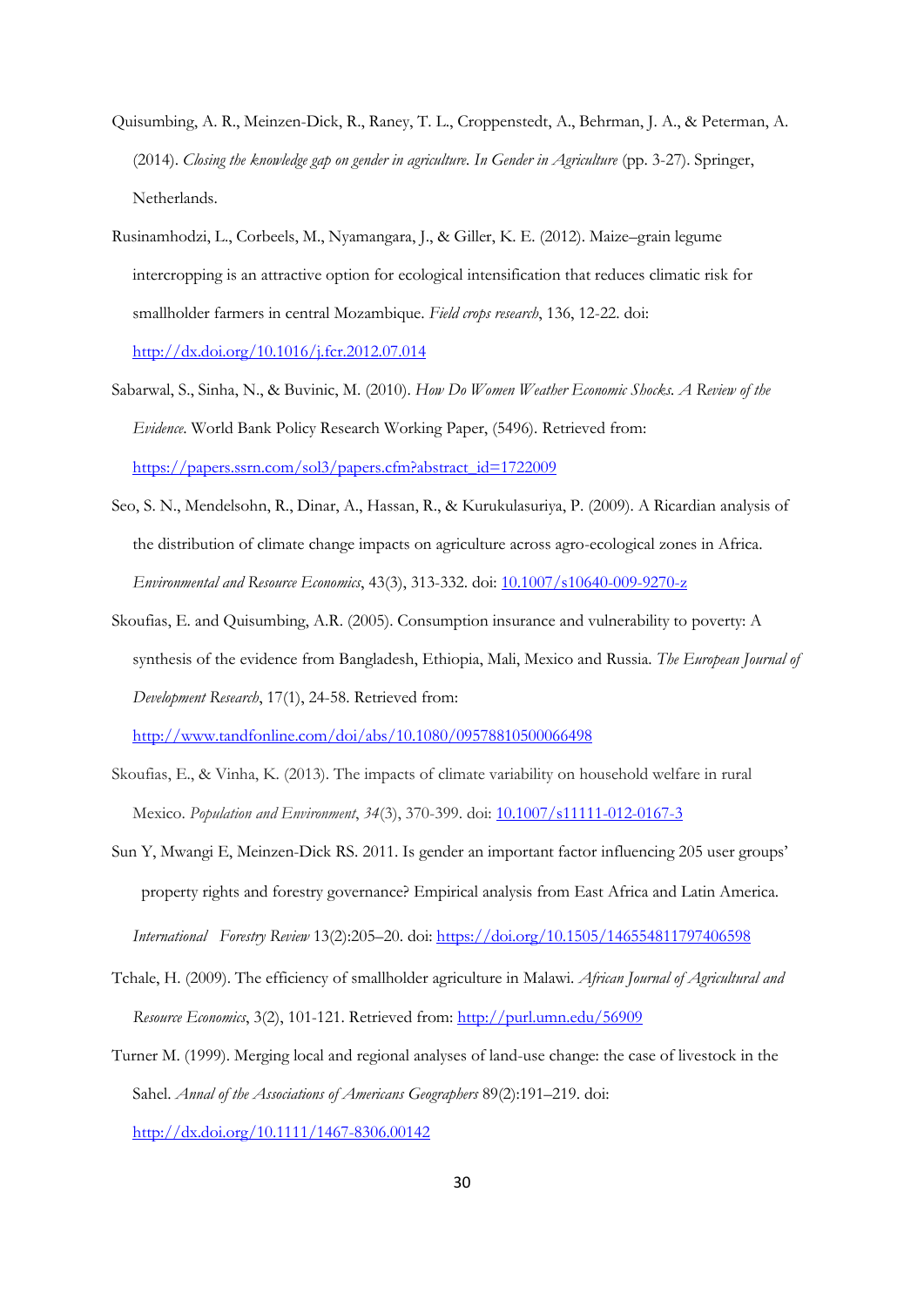Wooldridge, J. M. (2010). *Econometric analysis of cross section and panel data*. Cambridge. MA: MIT press. World Bank, FAO & IFAD (2009). *Gender in agriculture sourcebook.* Washington, DC, World Bank. World Bank (2010). *Social dimensions of climate change: equity and vulnerability in a warming world.* Washington DC.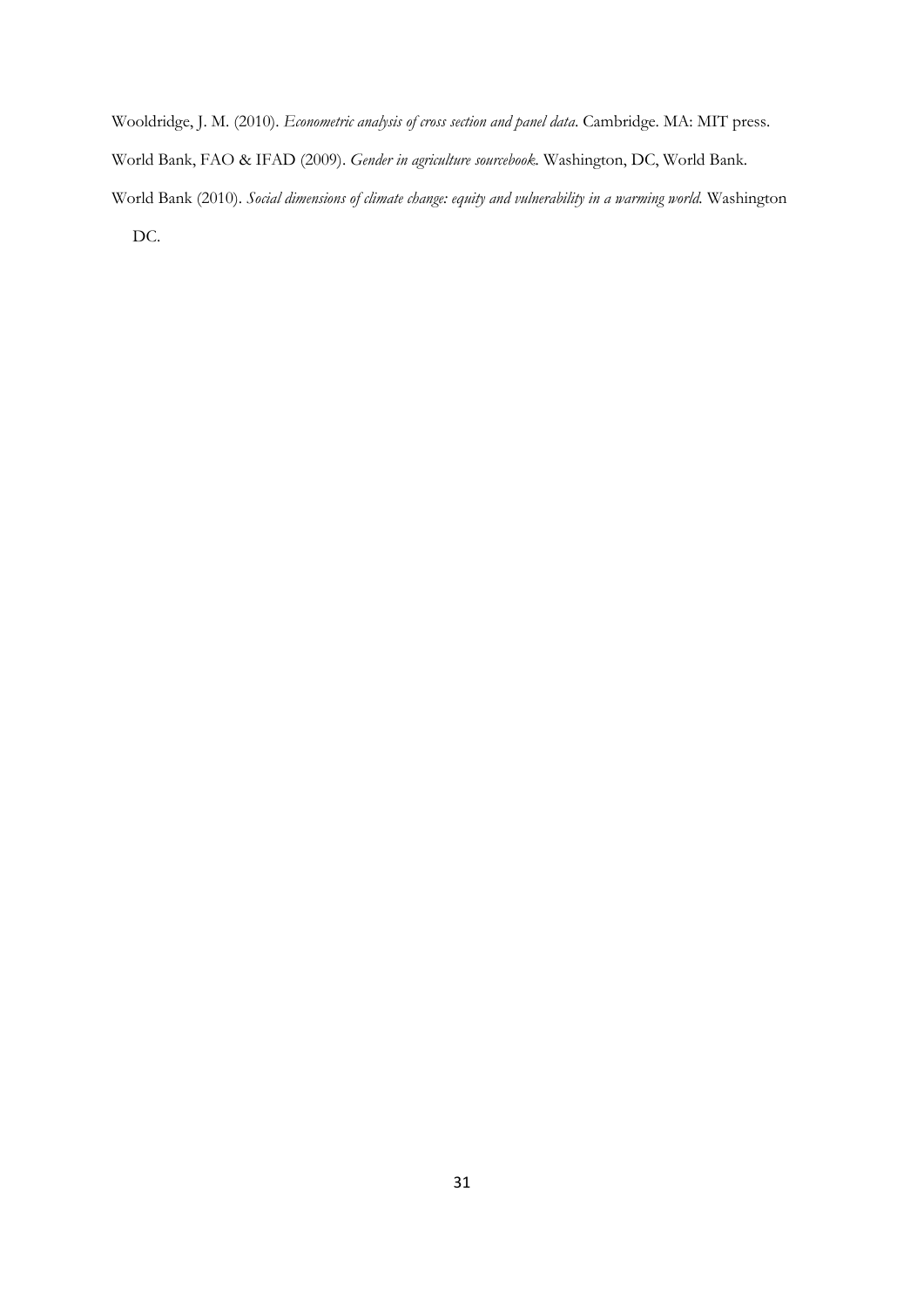| Table 1: Summary statistics of weitare, climate, and control variables in our panel | 2010/2011<br>2012/2013 |          |         |      |         |          |
|-------------------------------------------------------------------------------------|------------------------|----------|---------|------|---------|----------|
|                                                                                     | N                      | mean     | sd      | N    | mean    | sd       |
| <b>Outcome variables</b>                                                            |                        |          |         |      |         |          |
| Consumption per capita (ln)                                                         | 3104                   | 11.61    | 0.63    | 3104 | 11.64   | 0.59     |
| Food consumption per capita (ln)                                                    | 3104                   | 11.05    | 0.64    | 3104 | 11.10   | 0.61     |
| Non-food consumption per capita (ln)                                                | 3104                   | 10.65    | 0.73    | 3104 | 10.64   | 0.71     |
| Daily caloric intake per capita (ln)                                                | 3103                   | 7.47     | 0.60    | 3103 | 7.50    | 0.59     |
| Household- and EA-level controls                                                    |                        |          |         |      |         |          |
| Temperature shock during growing season (°C)                                        | 3104                   | 0.04     | 0.09    | 3104 | 0.41    | 0.14     |
| Rainfall shock during growing season (mm)                                           | 3104                   | 5.23     | 15.65   | 3104 | 30.01   | 31.01    |
| Seasonal average temperature during growing season (°C)                             | 3104                   | 22.96    | 1.51    | 3104 | 22.63   | 1.25     |
| Total seasonal rain during growing season (mm)                                      | 3104                   | 736.98   | 113.61  | 3104 | 793.84  | 75.15    |
| Urban $(1 == yes)$                                                                  | 3104                   | 0.15     | 0.36    | 3104 | 0.16    | 0.36     |
| Age of head of the hh (years)                                                       | 3104                   | 42.67    | 16.33   | 3104 | 44.81   | 15.87    |
| Dependency ratio                                                                    | 3104                   | 0.11     | 0.10    | 3104 | 0.12    | 0.10     |
| hh is not of protestant religion                                                    | 3104                   | 0.78     | 0.41    | 3104 | 0.78    | 0.41     |
| Distance from first wave's location (km)                                            | 3104                   | 0.00     | 0.00    | 3104 | 7.98    | 37.67    |
| Size of the hh                                                                      | 3104                   | 4.74     | 2.20    | 3104 | 5.05    | 2.18     |
| Population in the community (EA level)                                              | 3104                   | 4105.21  | 4786.13 | 3104 | 7568.99 | 12110.01 |
| Migration in the EA $(1 = = yes)$                                                   | 3104                   | 0.59     | 0.49    | 3104 | 0.55    | 0.50     |
| Outmigration in the EA $(1 = = yes)$                                                | 3104                   | 0.13     | 0.34    | 3104 | 0.18    | 0.38     |
| Share of area owned by women                                                        | 2530                   | 0.28     | 0.44    | 2479 | 0.26    | 0.44     |
| Share of area co-owned                                                              | 2530                   | 0.41     | 0.47    | 2479 | 0.57    | 0.49     |
| Years education of the head of hh                                                   | 3104                   | 5.13     | 2.94    | 3104 | 5.13    | 2.79     |
| Area owned (hectars)                                                                | 3104                   | 0.70     | 0.73    | 3104 | 0.69    | 0.67     |
| Wealth index agricultural goods                                                     | 3104                   | $0.08\,$ | 0.98    | 3104 | $-0.04$ | 1.01     |
| Total safety-net (EA average in MKW)                                                | 3104                   | 91.67    | 286.57  | 3104 | 733.97  | 1275.83  |
| Total credit (EA average in MKW)                                                    | 3104                   | 1500.66  | 2245.57 | 3104 | 3287.10 | 3876.86  |
| Extension service access (district average)                                         | 3104                   | 0.37     | 0.18    | 3104 | 0.59    | 0.21     |
| Receive FISP coupon (district average)                                              | 3104                   | 0.49     | 0.27    | 3104 | 0.42    | 0.22     |
| MASAF program (district average)                                                    | 3104                   | 0.17     | 0.20    | 3104 | 0.65    | 0.24     |
| Irrigation scheme (district average)                                                | 3104                   | 0.14     | 0.15    | 3104 | 0.12    | 0.17     |
| Agricultural collective action (district average)                                   | 3104                   | 0.34     | 0.26    | 3104 | 0.24    | $0.20\,$ |

**Table 1: Summary statistics of welfare, climate, and control variables in our panel**

Note: during 2011 the exchange rate was 1 USD  $\sim$  153 Malawi Kwacha (MKW)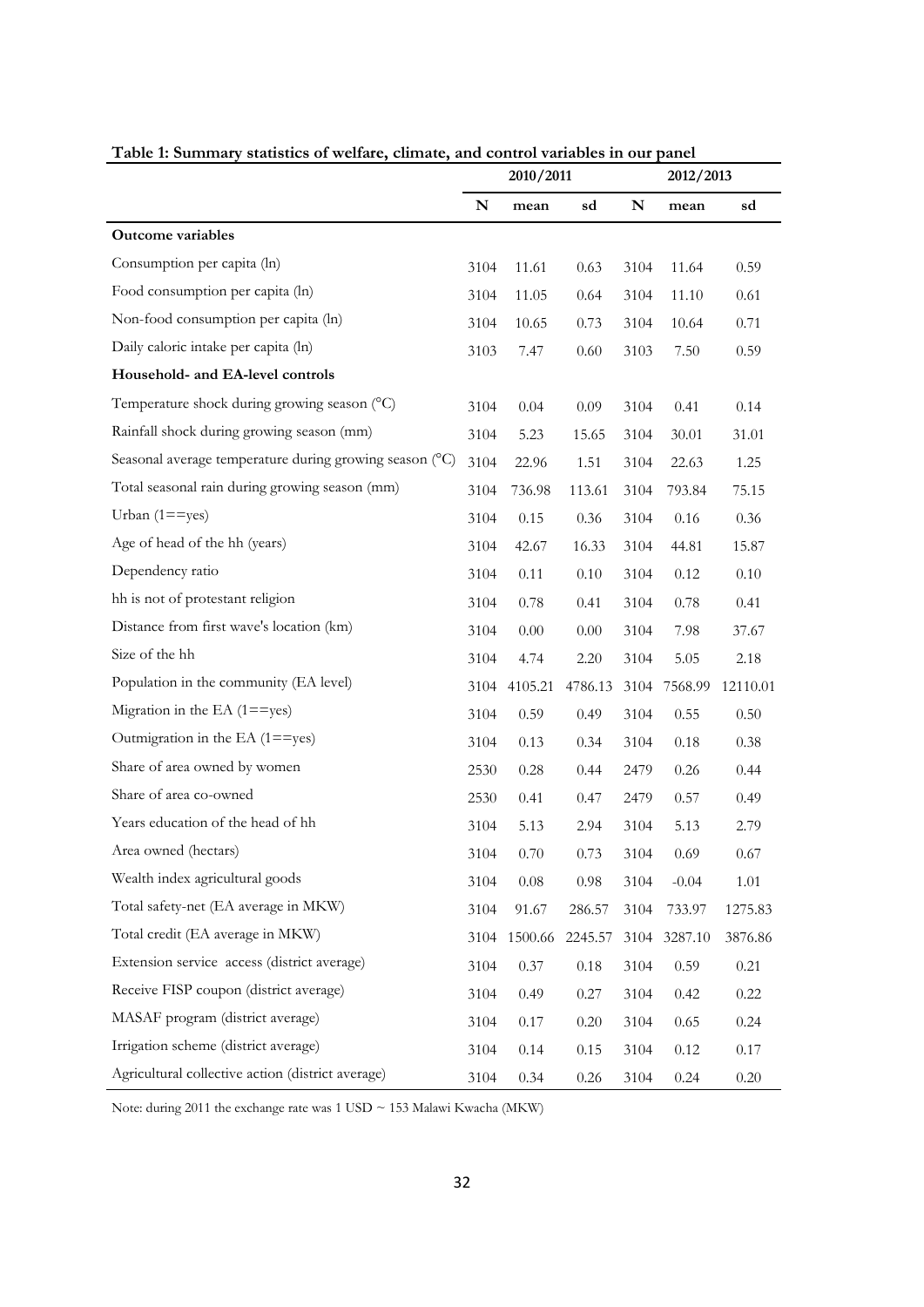| e or poneres                                      | (1)                 | (2)                  | (3)                                                | (4)                 |
|---------------------------------------------------|---------------------|----------------------|----------------------------------------------------|---------------------|
| Variables                                         |                     |                      | Consumption Food cons Non-food cons Caloric intake |                     |
|                                                   |                     |                      |                                                    |                     |
| Temperature shock (C)                             | $-0.179*$           | $-0.298***$          | 0.041                                              | $-0.222*$           |
|                                                   | (0.098)             | (0.099)              | (0.114)                                            | (0.120)             |
| Rainfall shock (mm)                               | $-0.000$            | $-0.000$             | $-0.000$                                           | 0.001               |
|                                                   | (0.001)             | (0.001)              | (0.001)                                            | (0.001)             |
| Seasonal average temperature (C)                  | $-0.149**$          | $-0.106*$            | $-0.255***$                                        | 0.002               |
|                                                   | (0.059)             | (0.062)              | (0.066)                                            | (0.079)             |
| Total seasonal rain (mm)                          | $-0.000$            | $-0.000$             | $-0.000$                                           | $-0.000$            |
|                                                   | (0.000)             | (0.000)              | (0.000)                                            | (0.000)             |
| Urban $(1 = = yes)$                               | $0.184***$          | $0.122*$             | $0.304***$                                         | $0.168**$           |
|                                                   | (0.066)             | (0.067)              | (0.079)                                            | (0.071)             |
| Age of head of the hh                             | $-0.003*$           | $-0.003*$            | $-0.003$                                           | 0.001               |
|                                                   | (0.002)             | (0.002)              | (0.002)                                            | (0.002)             |
| dependency ratio                                  | $-0.394***$         | $-0.342***$          | $-0.433***$                                        | $-0.162$            |
|                                                   | (0.112)             | (0.129)              | (0.117)                                            | (0.151)             |
| hh is not of protestant religion                  | $-0.088**$          | $-0.091**$           | $-0.035$                                           | $-0.026$            |
|                                                   | (0.037)             | (0.039)              | (0.045)                                            | (0.043)             |
| Distance from first wave's location               | 0.000               | 0.000                | $0.001*$                                           | 0.000               |
|                                                   | (0.000)             | (0.000)              | (0.000)                                            | (0.000)             |
| Size of the hh                                    | $-0.095***$         | $-0.088***$          | $-0.102***$                                        | $-0.089***$         |
|                                                   | (0.009)             | (0.009)              | (0.010)                                            | (0.009)             |
| population in the community                       | $-0.000$            | $-0.000$             | $-0.000$                                           | 0.000               |
|                                                   | (0.000)             | (0.000)              | (0.000)                                            | (0.000)             |
| Migration in the EA $(1 = = yes)$                 | 0.026               | 0.022                | 0.028                                              | 0.015               |
|                                                   | (0.026)             | (0.027)              | (0.030)                                            | (0.028)             |
| Outmigration in the EA $(1 = = yes)$              | $-0.012$            | $-0.022$             | 0.012                                              | $-0.057$            |
|                                                   | (0.042)             | (0.043)              | (0.043)                                            | (0.044)             |
| Years education of the head of hh                 | 0.008               | 0.008                | 0.009                                              | 0.001               |
|                                                   | (0.005)             | (0.005)              | (0.006)                                            | (0.006)             |
| Area owned                                        | 0.016               | 0.030                | 0.010                                              | 0.029               |
|                                                   | (0.020)             | (0.020)              | (0.020)                                            | (0.022)             |
| wealth index agricultural goods                   | $0.095***$          | $0.094***$           | $0.102***$                                         | $0.052***$          |
|                                                   | (0.012)             | (0.013)              | (0.014)                                            | (0.015)             |
| Total safety-net (EA average)                     | $0.000**$           | $0.000**$            | 0.000                                              | 0.000               |
|                                                   | (0.000)             | (0.000)              | (0.000)                                            | (0.000)             |
| Total credit (EA average)                         | $-0.000$            | $-0.000$             | $-0.000$                                           | $-0.000$<br>(0.000) |
| Extension service(1==yes)                         | (0.000)<br>$0.103*$ | (0.000)<br>$0.131**$ | (0.000)<br>0.081                                   | 0.039               |
|                                                   | (0.060)             | (0.058)              | (0.077)                                            | (0.068)             |
| Receive FISP coupon (district average)            | $-0.037$            | $-0.067$             | 0.053                                              | 0.062               |
|                                                   | (0.086)             | (0.082)              | (0.105)                                            | (0.121)             |
| MASAF program (district average)                  | 0.040               | 0.020                | 0.052                                              | $-0.069$            |
|                                                   | (0.066)             | (0.067)              | (0.071)                                            | (0.074)             |
| Irrigation scheme (district average)              | 0.046               | $-0.029$             | 0.113                                              | $-0.190*$           |
|                                                   | (0.090)             | (0.096)              | (0.096)                                            | (0.108)             |
| Agricultural collective action (district average) | $-0.094$            | $-0.042$             | $-0.163***$                                        | 0.076               |
|                                                   | (0.058)             | (0.066)              | (0.063)                                            | (0.069)             |
| Observations                                      | 6,208               | 6,208                | 6,208                                              | 6,204               |
| R-squared                                         | 0.123               | 0.096                | 0.116                                              | 0.052               |
| Households                                        | 3,104               | 3,104                | 3,104                                              | 3,102               |

### **Table 2: Weather shocks on consumption, non-food consumption, daily caloric intake and the role of policies – selected coefficients**

Note: Robust standard errors are in parentheses, and levels of significance are \*\*\* p<0.01, \*\* p<0.05, \* p<0.10. Errors are clustered at enumerator area level. The estimates are obtained by fitting an OLS model with Fixed Effects on households and time; all the specifications include controls on climate, demography, education, land owned, infrastructure, policies and agricultural wealth index.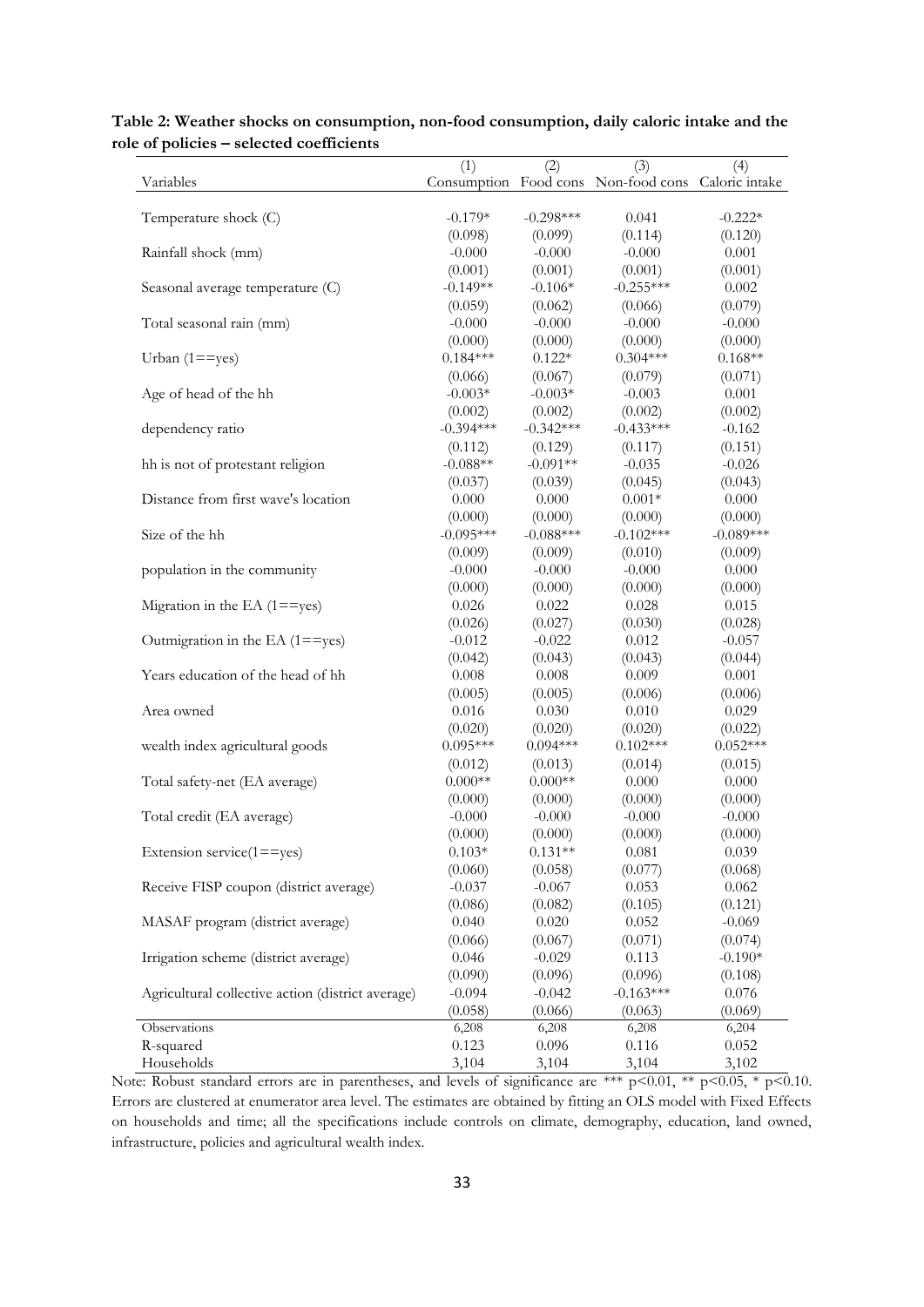|                       | Consumption |            | Food consumption |           | Non-food consumption |            |            | Caloric intake |          |            |            |          |
|-----------------------|-------------|------------|------------------|-----------|----------------------|------------|------------|----------------|----------|------------|------------|----------|
|                       | MMH         | <b>FMH</b> | JMH              | MMH       | <b>FMH</b>           | JMH        | <b>MMH</b> | <b>FMH</b>     | JMH      | <b>MMH</b> | <b>FMH</b> | JMH      |
| Temperature shock (C) | $-0.185$    | $-0.458**$ | $-0.092$         | $-0.307*$ | $-0.471**$           | $-0.291**$ | 0.084      | $-0.368*$      | 0.199    | $-0.474**$ | $-0.694**$ | $-0.126$ |
|                       | (0.183)     | (0.207)    | (0.138)          | (0.180)   | (0.233)              | (0.136)    | (0.216)    | (0.223)        | (0.177)  | (0.240)    | (0.301)    | (0.162)  |
| Rainfall shock (mm)   | $-0.001$    | 0.001      | $-0.001$         | $-0.001$  | 0.001                | $-0.001$   | $-0.001$   | 0.002          | $-0.000$ | $-0.001$   | $0.004**$  | 0.000    |
|                       | (0.001)     | (0.001)    | (0.001)          | (0.001)   | (0.002)              | (0.001)    | (0.001)    | (0.001)        | (0.001)  | (0.002)    | (0.002)    | (0.001)  |
| Other controls        | Yes         | Yes        | Yes              | Yes       | Yes                  | Yes        | Yes        | Yes            | Yes      | Yes        | Yes        | Yes      |
| Households FE         | Yes         | Yes        | Yes              | Yes       | Yes                  | Yes        | Yes        | Yes            | Yes      | Yes        | Yes        | Yes      |
| Year FE               | Yes         | Yes        | Yes              | Yes       | Yes                  | Yes        | Yes        | Yes            | Yes      | Yes        | Yes        | Yes      |
| Observations          | 774         | 836        | 2,152            | 774       | 836                  | 2,152      | 774        | 836            | 2,152    | 774        | 834        | 2,152    |
| R-square              | 0.184       | 0.195      | 0.126            | 0.184     | 0.150                | 0.098      | 0.150      | 0.191          | 0.117    | 0.096      | 0.095      | 0.047    |
| Households            | 387         | 418        | 1,076            | 387       | 418                  | 1,076      | 387        | 418            | 1,076    | 387        | 417        | 1,076    |

**Table 3: Gender differentiated impact of weather shocks – selected coefficients**

Note: Robust standard errors are in parentheses, and levels of significance are \*\*\* p<0.01, \*\* p<0.05, \* p<0.10. Errors are clustered at enumerator area level. The estimates are obtained by fitting an OLS model with Fixed Effects on households and time; all the specifications include controls on climate, demography, education, land owned, infrastructure, policies and agricultural wealth index. For the entire list of controls, please refer to table 1.

MMH = men-managed households; FMH= female-managed households; JMH= jointly-managed households.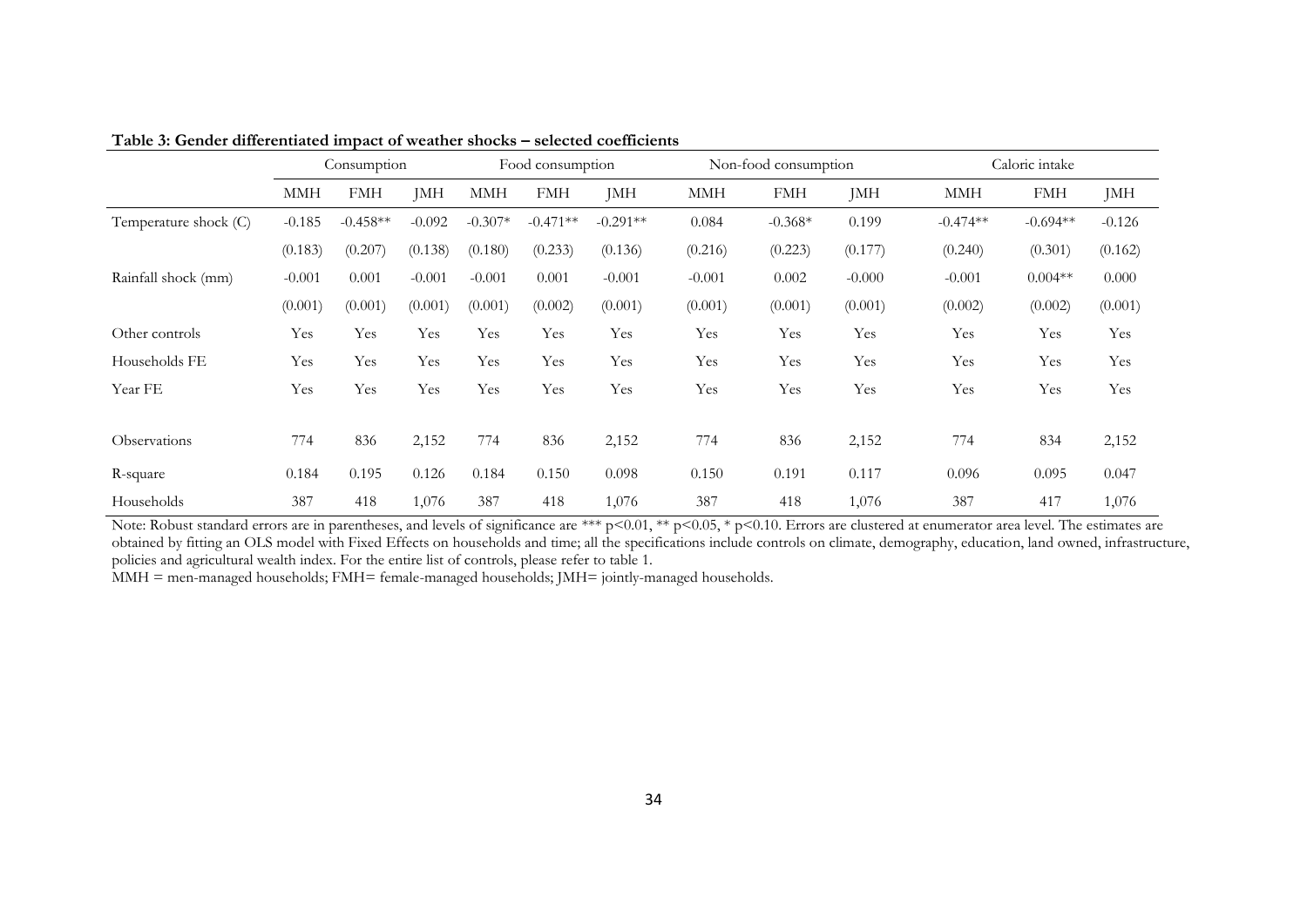| Panel a               | (1)        | (2)                        | (3)                  | (4)                  | act unterchance impact of weather onothe across initiate of land tendre<br>(5) | (6)         | (7)        | (8)         | (9)         | (10)                    | (11)        | (12)       |
|-----------------------|------------|----------------------------|----------------------|----------------------|--------------------------------------------------------------------------------|-------------|------------|-------------|-------------|-------------------------|-------------|------------|
|                       |            | Consumption                |                      |                      |                                                                                |             |            |             |             | <b>Food Consumption</b> |             |            |
|                       |            | Patrilineal<br>Matrilineal |                      |                      |                                                                                | Matrilineal |            |             | Patrilineal |                         |             |            |
|                       | <b>MMH</b> | <b>FMH</b>                 | <b>JMH</b>           | <b>MMH</b>           | <b>FMH</b>                                                                     | <b>JMH</b>  | <b>MMH</b> | <b>FMH</b>  | JMH         | <b>MMH</b>              | <b>FMH</b>  | <b>JMH</b> |
| Temperature shock (C) | 0.142      | $-0.029$                   | $-0.300$             | $-0.131$             | $-0.981***$                                                                    | $-0.092$    | 0.414      | 0.203       | $-0.592$    | $-0.394$                | $-0.946***$ | $-0.167$   |
|                       | (0.698)    | (0.441)                    | (0.295)              | (0.229)              | (0.320)                                                                        | (0.168)     | (0.732)    | (0.562)     | (0.363)     | (0.248)                 | (0.350)     | (0.195)    |
| Rainfall shock (mm)   | $-0.001$   | 0.001                      | $-0.002**$           | $-0.002$             | 0.001                                                                          | 0.000       | $-0.001$   | 0.002       | $-0.001$    | $-0.001$                | 0.001       | $-0.000$   |
|                       | (0.003)    | (0.002)                    | (0.001)              | (0.001)              | (0.002)                                                                        | (0.001)     | (0.003)    | (0.003)     | (0.001)     | (0.001)                 | (0.002)     | (0.001)    |
| Other controls        | Yes        | Yes                        | Yes                  | Yes                  | Yes                                                                            | Yes         | Yes        | Yes         | Yes         | Yes                     | Yes         | Yes        |
| HH & Year FE          | Yes        | Yes                        | Yes                  | Yes                  | Yes                                                                            | Yes         | Yes        | Yes         | Yes         | Yes                     | Yes         | Yes        |
|                       |            |                            |                      |                      |                                                                                |             |            |             |             |                         |             |            |
| Observations          | 362        | 570                        | 1,456                | 402                  | 256                                                                            | 676         | 362        | 570         | 1,456       | 402                     | 256         | 676        |
| R-squared             | 0.263      | 0.224                      | 0.149                | 0.219                | 0.422                                                                          | 0.323       | 0.225      | 0.158       | 0.109       | 0.261                   | 0.383       | 0.235      |
| Households            | 181        | 285                        | 728                  | 201                  | 128                                                                            | 338         | 181        | 285         | 728         | 201                     | 128         | 338        |
|                       |            |                            |                      |                      |                                                                                |             |            |             |             |                         |             |            |
| Panel b               | (13)       | (14)                       | (15)                 | (16)                 | (17)                                                                           | (18)        | (19)       | (20)        | (21)        | (22)                    | (23)        | (24)       |
|                       |            |                            | Non-food consumption |                      |                                                                                |             |            |             |             | Caloric intake          |             |            |
|                       |            | Matrilineal                |                      |                      | Patrilineal                                                                    |             |            | Matrilineal |             |                         | Patrilineal |            |
|                       | <b>MMH</b> | <b>FMH</b>                 | <b>JMH</b>           | $\operatorname{MMH}$ | <b>FMH</b>                                                                     | JMH         | <b>MMH</b> | <b>FMH</b>  | <b>JMH</b>  | <b>MMH</b>              | <b>FMH</b>  | <b>JMH</b> |
| Temperature shock (C) | $-0.146$   | 0.203                      | 0.105                | 0.248                | $-0.992***$                                                                    | 0.131       | 0.267      | $-0.549$    | $-0.669*$   | $-0.223$                | $-1.128**$  | 0.169      |
|                       | (0.748)    | (0.562)                    | (0.339)              | (0.308)              | (0.351)                                                                        | (0.215)     | $-0.681$   | $-0.64$     | $-0.393$    | (0.375)                 | (0.531)     | (0.238)    |
| Rainfall shock (mm)   | $-0.002$   | 0.002                      | $-0.004***$          | $-0.001$             | 0.002                                                                          | 0.001       | 0.002      | 0.002       | $0.003**$   | $-0.003$                | $0.007**$   | $-0.002$   |
|                       | (0.003)    | (0.003)                    | (0.001)              | (0.002)              | (0.002)                                                                        | (0.001)     | $-0.003$   | $-0.003$    | $-0.001$    | (0.002)                 | (0.003)     | (0.001)    |
| Other controls        | Yes        | Yes                        | Yes                  | Yes                  | Yes                                                                            | Yes         | Yes        | Yes         | Yes         | Yes                     | Yes         | Yes        |
| HH & Year FE          | Yes        | Yes                        | Yes                  | Yes                  | Yes                                                                            | Yes         | Yes        | Yes         | Yes         | Yes                     | Yes         | Yes        |
| Observations          | 362        | 570                        | 1,456                | 402                  | 256                                                                            | 676         | 362        | 568         | 1456        | 402                     | 256         | 676        |
| R-squared             | 0.249      | 0.158                      | 0.148                | 0.194                | 0.397                                                                          | 0.273       | 0.243      | 0.118       | 0.058       | 0.158                   | 0.201       | 0.108      |
|                       |            |                            |                      |                      |                                                                                |             |            |             |             |                         |             |            |

**Table 4: Gender differentiated impact of weather shocks across lineage of land tenure**

Note: Robust standard errors are in parentheses, and levels of significance are \*\*\* p<0.01, \*\* p<0.05, \* p<0.10. The estimates are obtained by fitting an OLS model with Fixed Effects. MMH = men-managed households; FMH= female-managed households; JMH= jointly-managed households.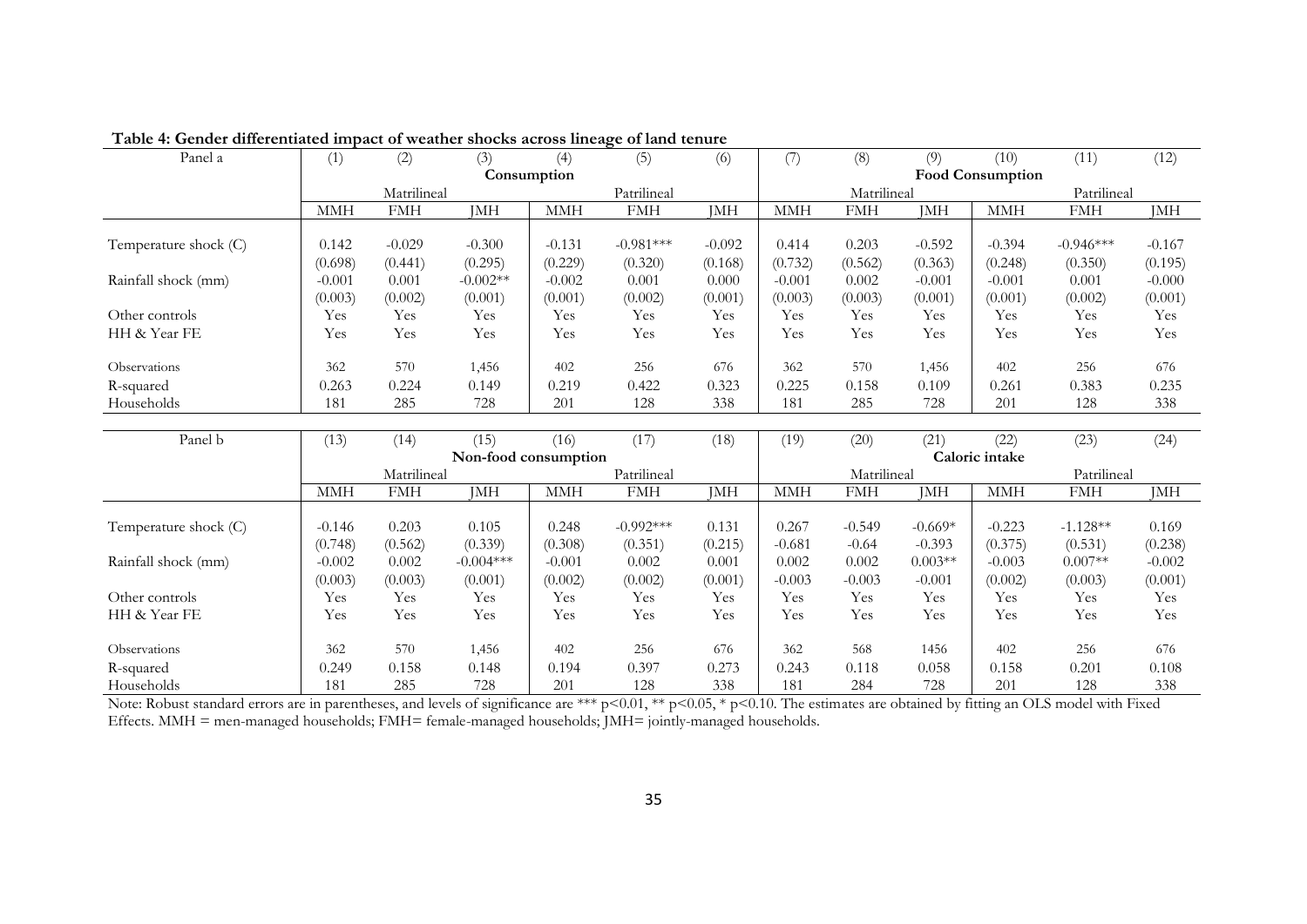|                                |      | <b>FMH</b> in Patrilineal districts      |      |     | FMH in Matrilineal districts T-test |      |     |
|--------------------------------|------|------------------------------------------|------|-----|-------------------------------------|------|-----|
|                                | N    | Mean                                     | Sd   | N   | Mean                                | Sd   |     |
| Temperature shock (C)          | 261  | 0.16                                     | 0.21 | 575 | 0.24                                | 0.2  | *** |
|                                |      | Adoption of technologies by lineage type |      |     |                                     |      |     |
| Legume intercropping           | 261  | 0.46                                     | 0.21 | 575 | 0.57                                | 0.49 | *** |
| Hybrid seeds                   | 261  | 0.61                                     | 0.49 | 575 | 0.7                                 | 0.46 | *** |
| Soil water conservation system | -261 | 0.41                                     | 0.49 | 575 | 0.44                                | 0.5  |     |

**Table 5: Shocks and adoption by district**

Test statistics significance are \*\*\* p<0.01, \*\* p<0.05, \* p<0.10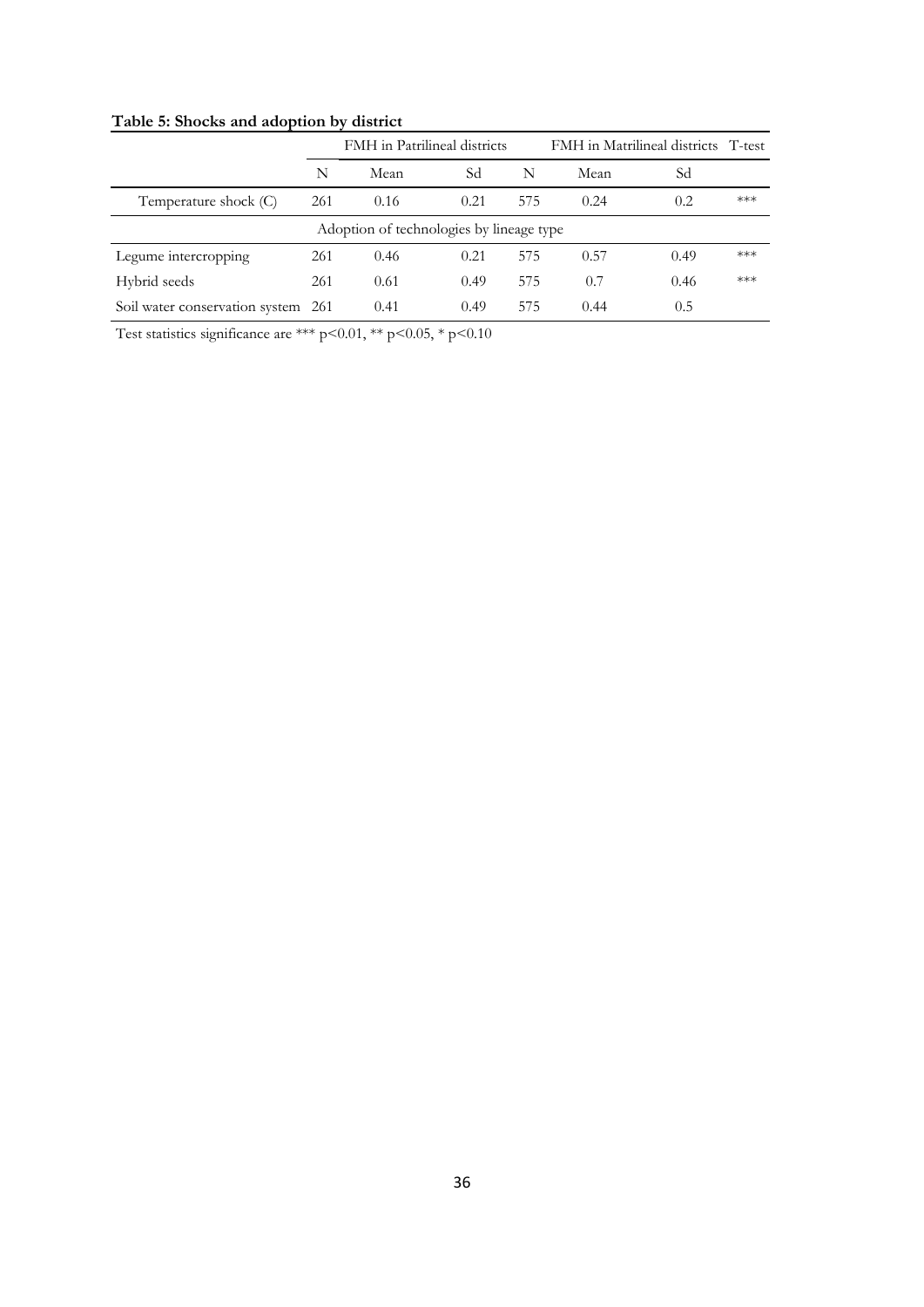

**Figure 1: Geographical distribution of the sample**